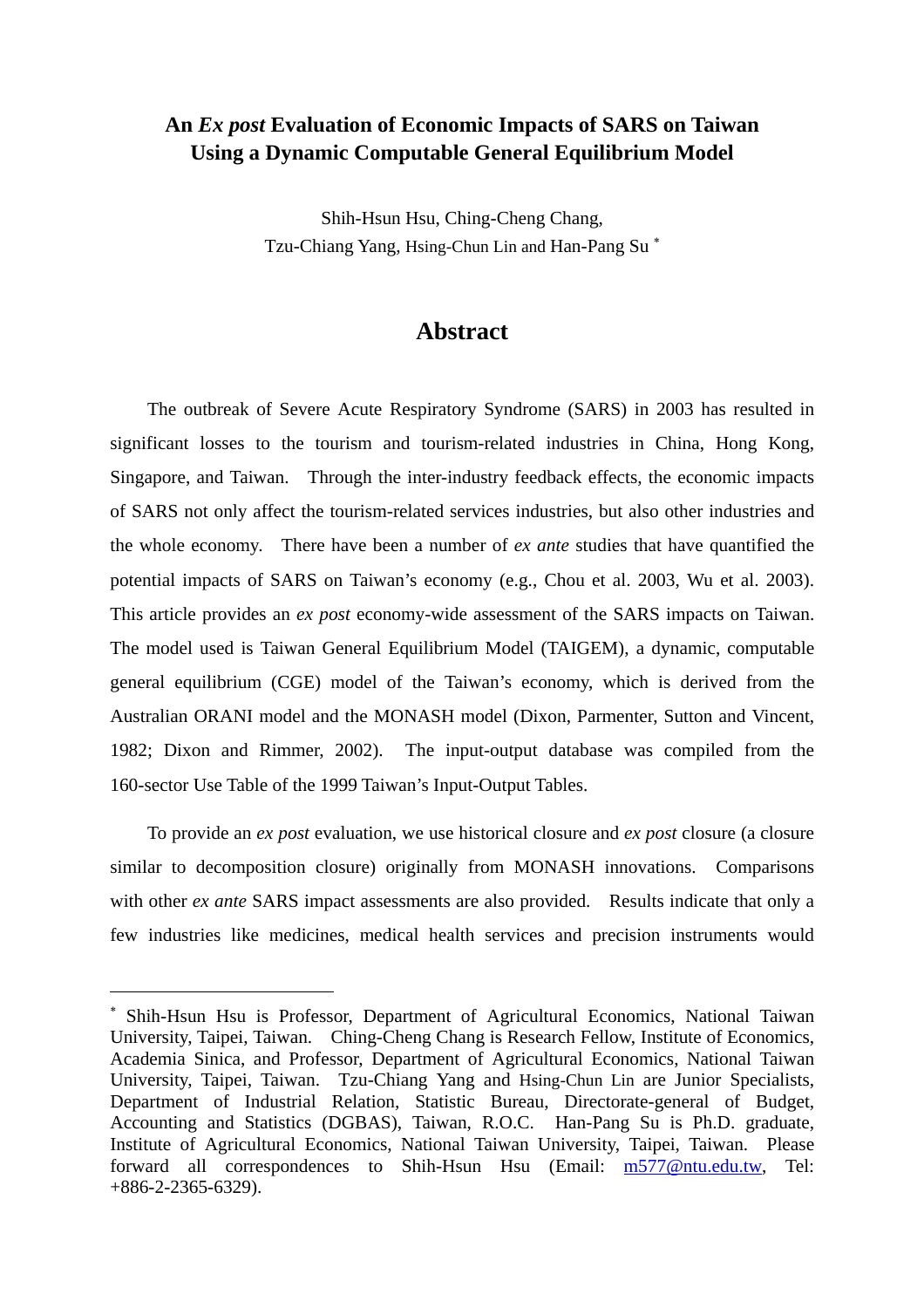benefit from SARS, while almost all other industries in Taiwan suffered with output losses as well as employment and welfare reductions. Loss to gross domestic product (GDP) of Taiwan is estimated to be between 0.84 and 1.61 percent which is much bigger than those predicted by the previous *ex ante* studies.

**Keywords:** SARS, *Ex Post* Analysis, Computable General Equilibrium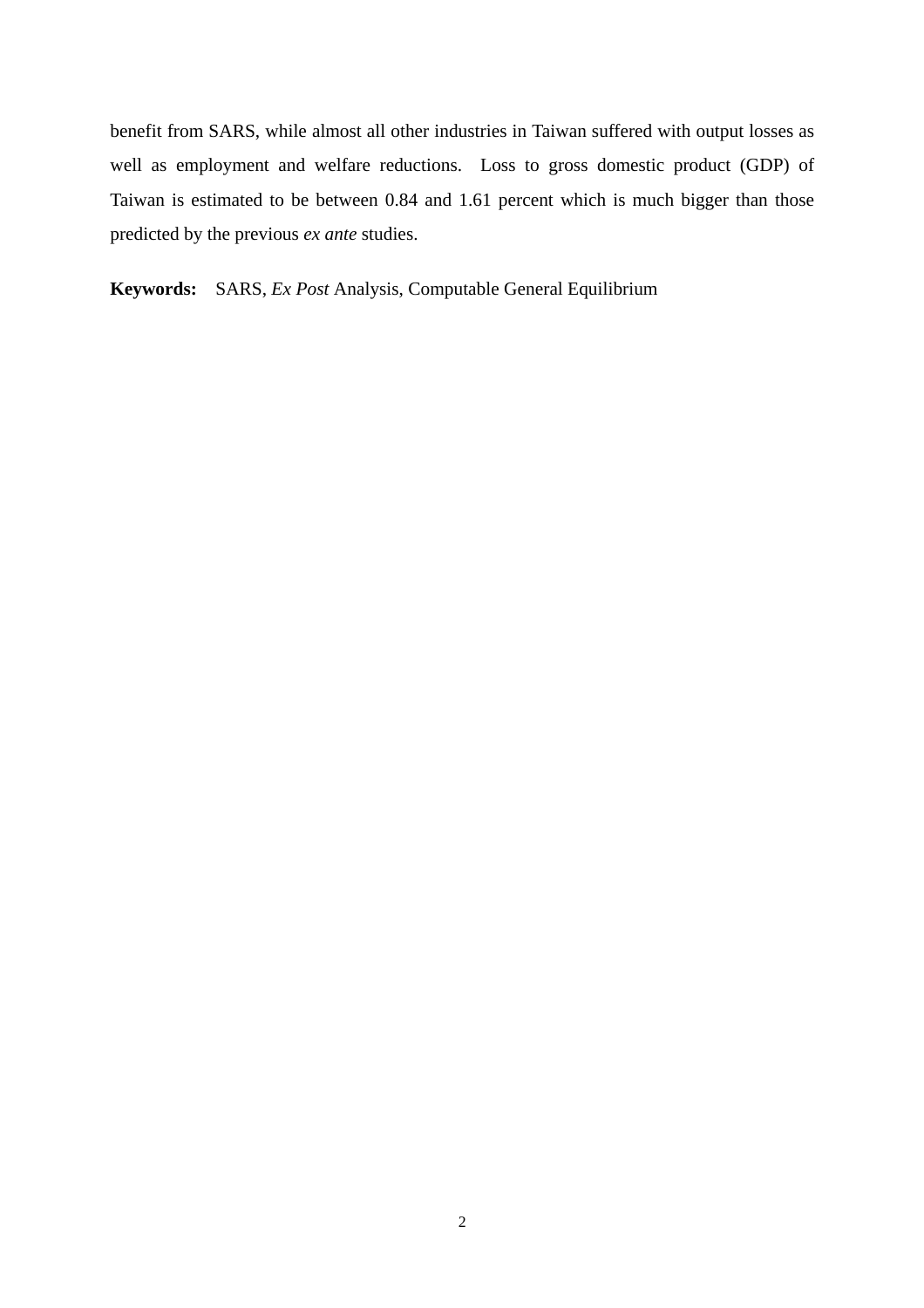# **1. Introduction**

The ex ante analysis emphasizes on predicting the future economic status or the economic impact of specific events and polices, while the ex post analysis emphasizes on evaluating the specific events and policies which had already happened. Before proceeding the ex ante analysis of predicting the economic impact of specific events, accurately forecasting which were involving the setting of lots relative prediction values of exogenous variables were needed. Due to the time lag of the data, the setting of those exogenous variables was usually hard to access, unless some estimations or assumptions had made. And those assumptions do affect the accuracy of the analysis results.

However, when proceeding the ex post analysis of evaluating the economic impact of specific events, most of the exogenous variables was known through accessing some published data. There is no need to estimate or assume. But, there is still a challenge of proceeding the ex post analysis, the impact of one specific event were usually mixed with others. It's crucially important to decompose the impact of one single event from the historical simulation. Based on the ex ante idea which were originally from Dixon an Rimmer (2002), this article used the Severe Acute Respiratory Syndrome (SARS) event which burst out in March, 2003 as a example, tried to evaluate the impact of SARS event from a ex post point of view and compared with other ex ante SARS impact assessments.

Wu, C.S. et al. (2003) used the Macro econometric model and Input-output analysis as the method of evaluating the impact of SARS event, also used several investigation as the data source. (e.g., "Investigation of SARS impact on business services" from EOA and "The economic impact of SARS event on Taiwan" from Chamber of Commerce and some other investigation data from National Federation of Industries, Tourism bureau, Ministry of Finance etc. ) Wu, C.S. et al. assumed the impact of SARS event were from March to August, severest on May ,weaken as time goes by. The setting of SARS impact from demand side mainly focus on private consumption, private investment, exports and imports etc. While the setting of industrial impact focus on industrial total output, value-add and number of employees.

From estimation of demand side, the research results showed that the growth rate of real gross domestic product shrank 1.172%, private consumption suffered the most, dropped 1.094%, private investment reduced 0.065%, exports and imports were barely affected, only down by 0.013%. Among the private consumption, the Recreation, Entertainment, Education and Cultural Services were the most damaged which dropped 0.392%, then followed by Transport and Communication, Food, down by 0.215% and 0.200% respectively. From industrial aspect, the results showed the growth rate of real GDP reduced 0.872%, also represented for the loss of 84.5 billion \$NT value-add. The number of employees dropped 0.675% which were equal to 68 thousand people. Among all industries, Air transportation suffered the most which lost 15.5 billion \$NT value-add, followed by Tourism services and Hotel services which were lost 13.1 and 11.1 billion \$NT value-add respectively.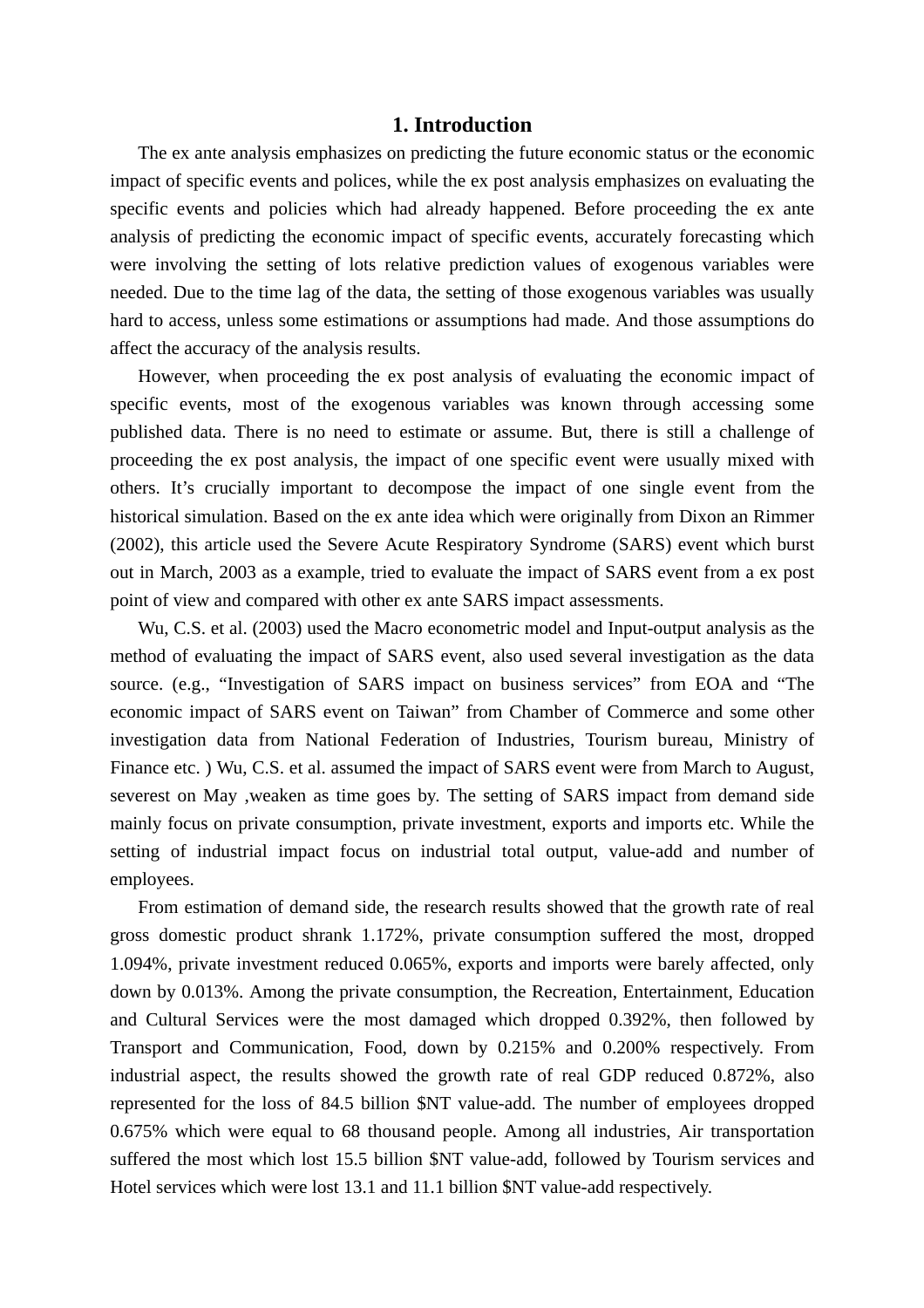Wu, R.I. et al. (2003) also used Input-out model analysis method and evaluated the impact of SARS. By given some assumed impact setting, the influences of domestic consumption, production, exports etc. were estimated through the computation of industrial interaction effect. Also, the impact of SARS on real GDP and the number of employees could be estimated through the calculation of the value-add ratio and the coefficients of of labor input. The results showed under the first scenario which the outbreak of SARS could be controlled well in the mid of May, the growth rate of real GDP dropped 0.2%, the number of employees reduced 0.38% which compared with last year. While the second scenario which the outbreak of SARS could not be controlled well until the end of June, the growth rate of real GDP shrank 0.57%, the number of employees dropped 0.38%. In the third scenario which the influences of SARS last 6 month until the end of September, the growth rate of real GDP dropped severely 1.56%, the number of employees reduced 3.03% compared with last year. Among all the industries, air transportation, travel services and hotel services which were relative to domestic consumption suffered the most. The manufacturing industries suffered less due to the less industrial interaction effect.

Besides references mentioned above, Chou et al. (2003) used the Macro econometric quarterly model and the input-output model as the method of evaluating the impact of SARS. First, Chou et al. evaluated the economic status which excluded the aid of government budget on SARS events by using the Macro econometric quarterly Model which data source were based on the prediction of Taiwan macro economic published by Directorate-General of Budget, Accounting and Statistics (DGBAS) in August, 2003. Then, by comparing with the prediction of Taiwan macro economic published by Directorate-General of Budget, Accounting and Statistics (DGBAS) in February, 2003 while the SARS hadn't happened, the net impact of SARS could be estimated. The results appeared, without the aid of government budget on SARS, the growth rate of real GDP in second quarter of the year 2003 dropped 0.45%, while growth rate in 2003 were 2.97%. Among the composition of real GDP, the private consumption dropped 1.84% in the second quarter of the year 2003, then rebound with the growth 2.2% in the half year, while the growth rate in 2003 were 0.88%. The domestic investment dropped 15.76% severely in the second quarter of the year 2003, while growth rate of the whole year were 1.61%. The exports and imports of second quarter in 2003 were 3.16% and -1.38% respectively, while growth rate of the whole were 7.11% and 5.08%.

The net impact of SARS events were severest in the second quarter of 2003, it caused the real GDP of second quarter dropped 3.51%, while the growth rate of whole year reduced 0.71%. Also, the private consumption and investment dropped 4.19% and 16.9% in second quarter respectively. And the growth rate of 2003 were 1.7% and 4.91%. Besides, the exports and imports dropped 2.12% and 4.87% in the second quarter of 2003 respectively were also affected. In the whole year of 2003, exports slightly increased 0.43%, while imports decreased 2.42%. Using the monetary value in 1997 as base, the net impact of SARS events caused 90.1 billion \$NT loss in real GDP in the second quarter of 2003 and 64.5 billion \$NT loss in real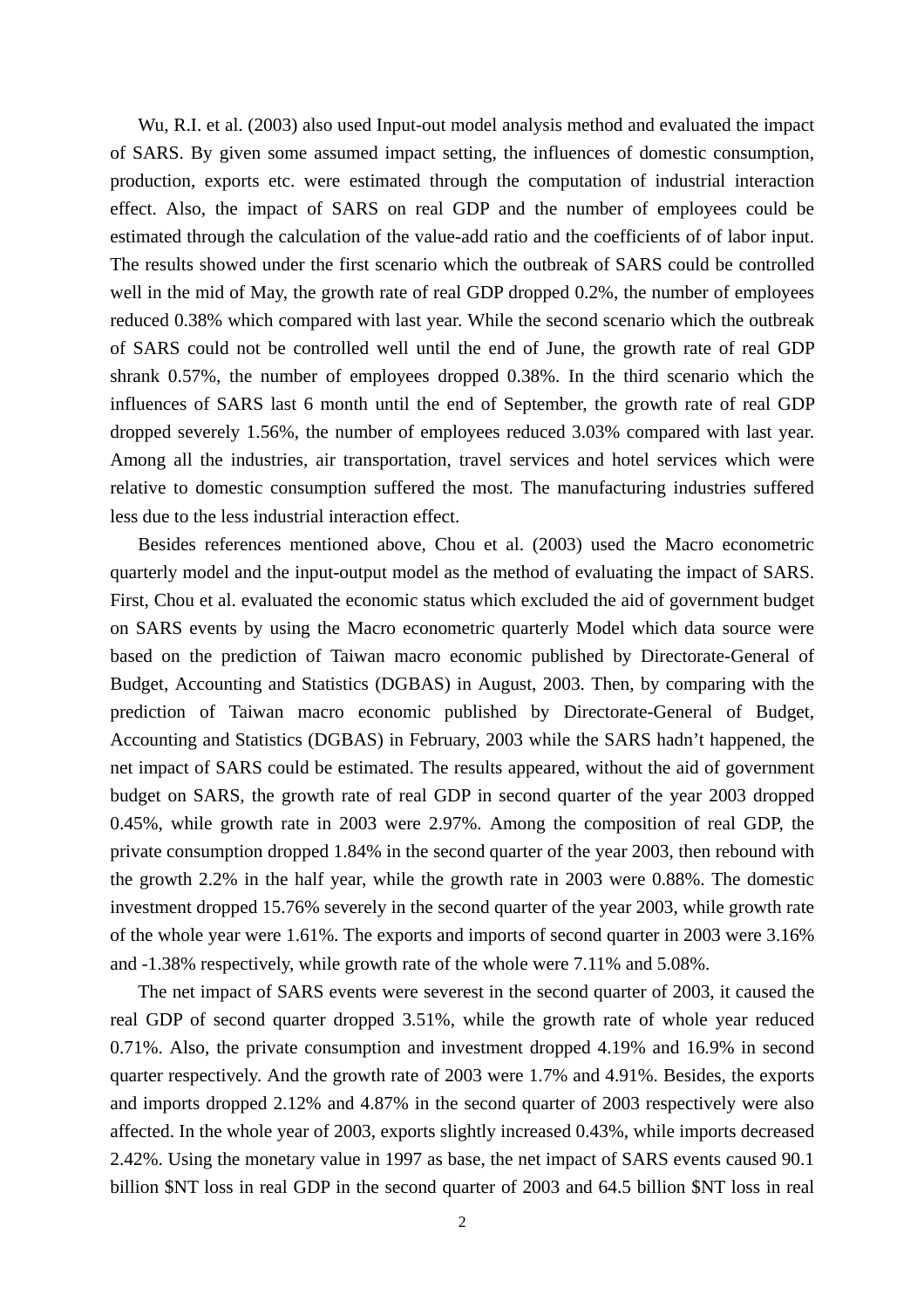GDP in the year 2003. The loss of imports, private investment and private consumption which were 68.6 billion \$NT, 59.3 billion \$NT and 46.2 billion \$NT respectively were also crucial in the second quarter of 2003. In the whole year of 2003, the significant loss of imports and private consumption were 122.4 billion \$NT, 95.9 billion \$NT respectively, while the exports increased 39.1 billion \$NT.

The summary of results which mentioned above revealed in Table 1. While without considering the inconsistence of scenario setting, (e.g., the lasting time of the influence of SARS.) the impact of SARS were severest in the research of Wu, C.S. et al. (2003) which cause the real GDP dropped 1.172%, modest in the research of Wu, R.I. et al. (2003) which cause the real GDP reduced 0.57%. However, the net impact of SARS which presented by Chou et al.(2003) by excluding the aid of government budget on SARS events caused the real GDP shrank 0.71%. In short, the impact of SARS on real GDP were probably between -0.5% to -1% which were quite match with the gap of real GDP -0.62% in the economic prediction published by DGBAS in February and August, 2003.

As for the research method, Wu, C.S. et al.(2003) and Wu, R.I.et al.(2003) both used the Macro Econometric Model for evaluating the Macro economics impact of SARS and the Input-output Model for evaluating the impact of the total output of individual industries and the number of employee from a ex ante viewpoint. Comparing with the previous reference, this article use the Computable General Equilibrium (CGE) Model which integrated the Micro and Macro Economic impact effects in one Model and considered the endogeny of price and the restriction of limited resources. Though, Chou et al.(2003) claimed the research were a ex post analysis, according to the idea of Dixon an Rimmer (2002), the complete ex post analysis needed a precise historical simulation as a base, then through the process of calibration which based on historical simulation, the results of calibration (e.g. calibrated technology and taste variable ) will take into the setting of ex post analysis.

This article used two mechanism: Historical simulation and decomposition-like simulation of Taiwan General Equilibrium Model-Dynamic (TAIGEM-D<sup>i</sup>) Model to evaluate the Macro and Micro economics impact of SARS events which burst out in Taiwan, March 2003 and compared with previous references from a ex post viewpoint. The Database were the Input-output table of Taiwan in 1999, the number of sectors were 170.

The first section of this article is the introduction, Second section is the framework for ex post analysis. Third section is the simulation specification which specified the detail setting of SARS impact and historical and ex post simulation. Fourth section is the simulation results and analysis which described the results of historical and ex post simulation and compared with other references. The Final section is the conclusion.

# **2. Framework for** *Ex post* **Analysis**

According to framework and application of MONASH Model which developed by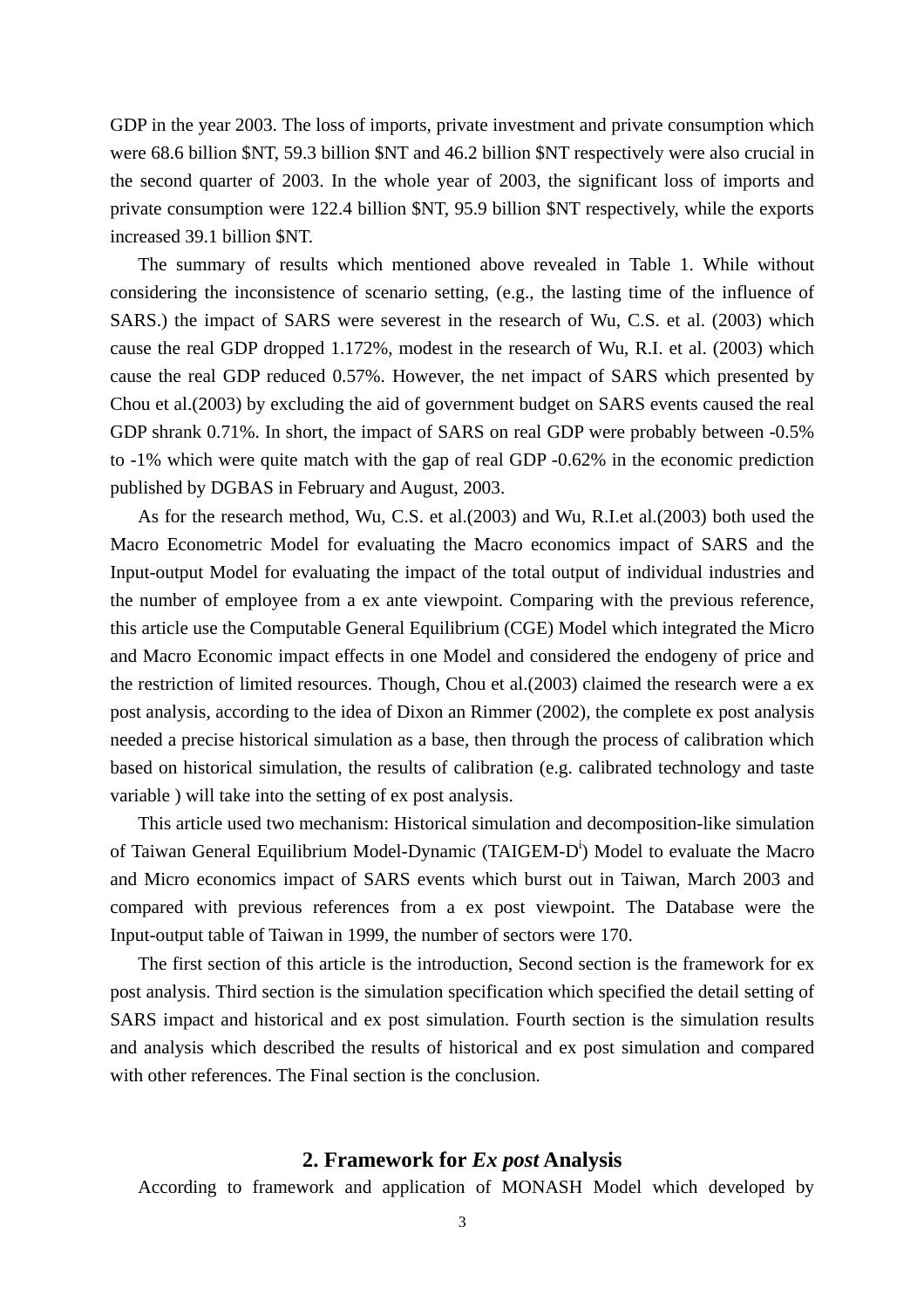Monash University in Australia, the setting of simulation included four kind of closures rules: Historical and decomposition closures which were ex post analysis, Forecasting and policy closure which were Ex ante analysis. In the next section, we will introduce those four closures and the ex post closure which are the most important closure in this article.

## **2.1 Historical and decomposition closures**

The historical and decomposition simulation both simulated the events which had happened, but the function of these two simulations is quite different. The historical simulation replicates the historical economic path by using the past data. And through the process of replication, the technology and taste variables which are endogenous in the model can be solved. And the technology and taste variables can be the benchmark of setting the technology and taste variables in the forecasting, also they are the important information in proceeding decomposition simulation. Besides, updating the input-output table is another main objective of historical simulation. Generally, the process of accomplishing an input-output table are quite long and it requires lots of manpower and money. The time lag problem of input-output table are unavoidable. Through the process of historical simulation, the input-output table can be updated more easily.

Unlike the historical simulation, decomposition simulation decompose the effect into different parts. In decomposition closure, the exogenous variable (e.g. policy variable, technology variable, taste variable, international variable) can be considered as independently determined and can be thought of as having their own effects on endogenous variable such as incomes, consumption, exports, imports, outputs, employment and investment.

Besides the differences mentioned above, the setting of closures of historical and decomposition closure are also different. The setting of closures is the process of setting the exogenous and endogenous variables for simulation. The closures vary between simulations. In the historical closures, there are two types of variables in the exogenous set: observables and assignables. Observables are those for which movements can be readily observed from statistical sources for the period of interest. Historical closures vary between applications depending on data availability. Assignable variables are naturally exogenous (and are therefore exogenous in decomposition closures as well as historical closures). The key feature of a assignable variable in an historical simulation is that its movement ca be assigned a value without contradicting anything that we have observed about the historical period or wish to assume about that period. In the decomposition closure we include in exogenous set all naturally exogenous variables, i.e., variables not normally explained in a CGE model. These may be observable variable such as tax rates or unobservables such as technology and preference variables.

Table 2 gives some examples of the partitioning of variables in the historical and decomposition closures. There are four kinds of variable sets:  $X(H\overline{D})$ ,  $X(\overline{H}D)$ ,  $X(HD)$ ,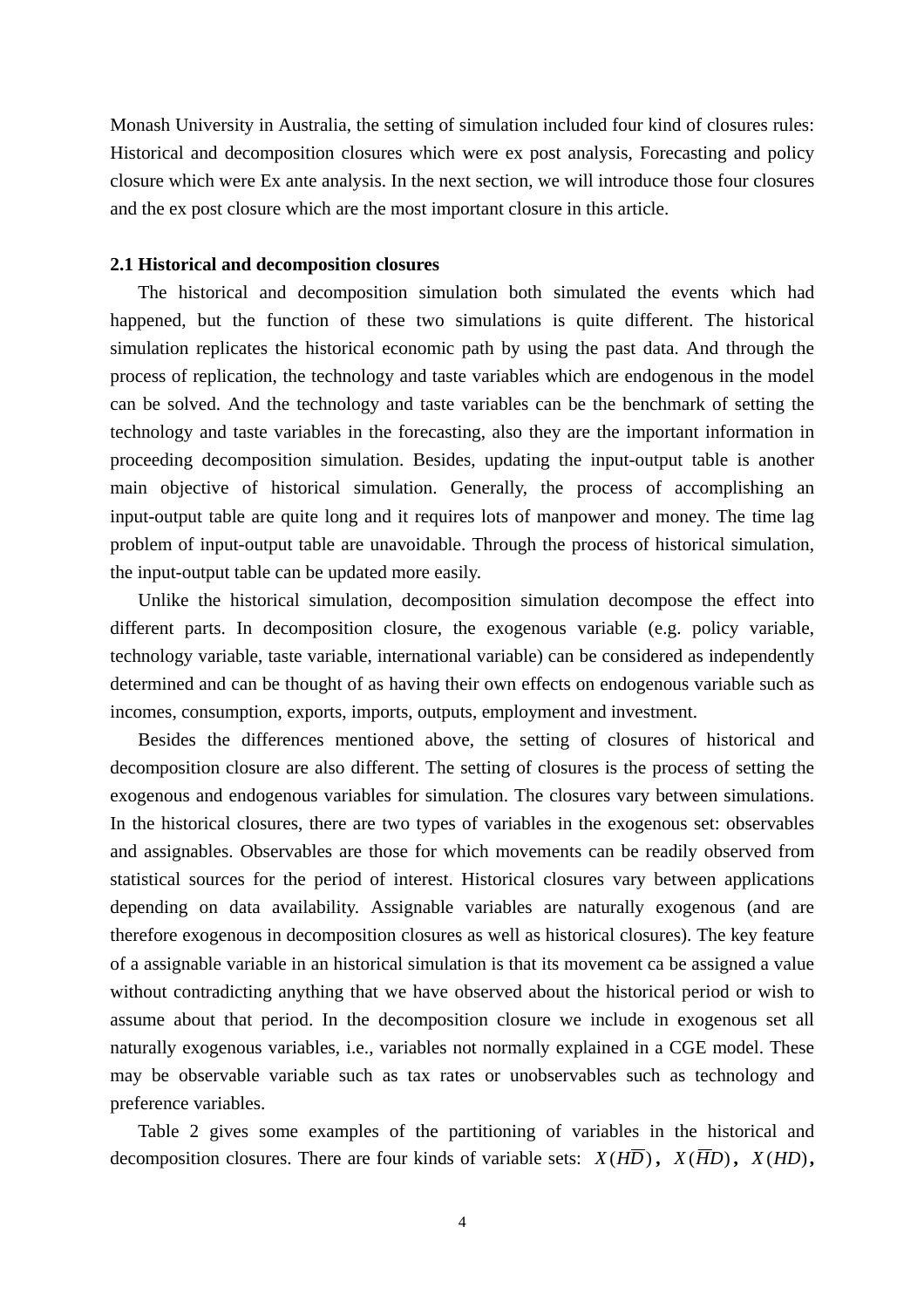$X(\overline{HD})$ . *H* denotes exogenous in the historical closure.  $\overline{H}$  denotes endogenous in the historical closure and *D* and  $\overline{D}$  denotes exogenous and endogenous in the decomposition closure. Thus, for example, *X* (*HD*) consists of those variables that are exogenous in both historical and decomposition closures.

By the partitioning of variables, it gives some insights about the relationship between historical and decomposition closures. Variables in  $X(\overline{HD})$  are demands for intermediate inputs and demands for margins services (e.g. road transport) to facilitate commodity flows from producers to users. In the absence of end-of-period tables, movements in these variables are not readily observable or assignable and are normally explained in CGE models. Examples of variables in *X* (*HD*) include population size, foreign currency prices of imports and policy variables such as tax rates, tariff rates and public consumption. Values of these variables are readily observable and are not normally explained in CGE model.

 $X(\overline{HD})$  contain the same number of variables as  $X(H\overline{D})$  with each variables in  $X(H\overline{D})$  having a corresponding variable in  $X(\overline{H}D)$ . And tables 2 shows examples of corresponding pairs. In historical simulation we use shifts in household preferences to accommodate observations on consumption by commodity, shifts in commodity-specific intermediate input-saving technical change to accommodate observations on total intermediate usage by commodity, etc.

In general, we use historical closure in estimating changes in technology and tastes. Then, decomposition analysis gives us a basis for assessing the relative importance to the industry of changes in policy variables, technology variables, taste variables and international variables. The relationship between our historical and decomposition simulations is illustrated in Figure 2.

### **2.2 Forecasting and policy closures**

The relationship between forecasting and policy simulations is similar to that between historical and decomposition simulations. Historical simulations provide values for exogenous variables in corresponding decomposition simulations. Similarly, forecasting simulations provide values for exogenous variables in corresponding policy simulations. However there is one key difference between the relationships. An historical simulation and the corresponding decomposition simulation produce the same solution. This is because all the exogenous variables in the decomposition simulation have the values they had (either endogenously or exogenously) in the historical simulation. In a policy simulation, most , but not all, of the exogenous variables have the values they had in the associated forecast simulation. The policy variables of interest are set at values that are different from those they had in the forecasts. Thus policy simulations generate deviations from forecasts.

Producing the prediction value of various economic variables and establishing the base scenario of future economic status are the main purpose of forecasting simulation. And analyzing the impact which caused by the variation of policy are the main purpose of policy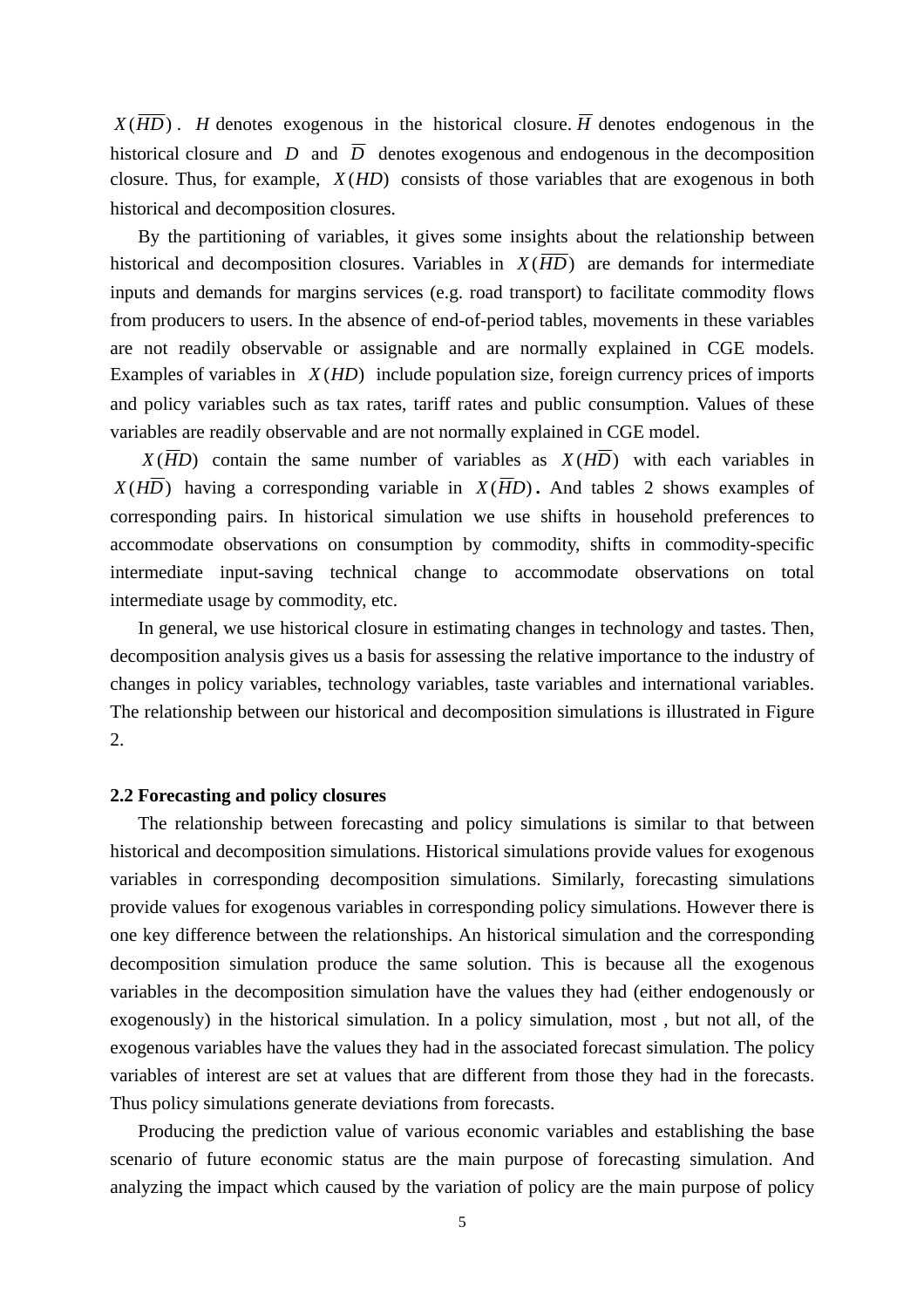simulation. Forecasting closures are similar in nature to historical closures. Instead of exogenizing everything that we know about the past, in forecasting closures we exogenize everything that we think we know about the future. (such as exports of agricultural and mineral products, tourism exports and macro variables) To allow these variables to be exogenous we need to endogenize numerous naturally exogenous such as the positions of foreign demand curves, the positions of domestic exports supply curves and macro coefficients, e.g., the average propensity to consume. Because we know less about the future than the past, forecasting closures are more conventional than historical closures. In forecasting closures, taste and technology are exogenous.

Policy closures are similar to decomposition closures. In policy closures naturally endogenous variables (such as exports of agricultural and mineral products, tourism exports and macro variables) are endogenous. They must be allowed to respond to the policy change under consideration. Correspondingly, in policy closures naturally exogenous variables (such as the positions of foreign demand curves, the positions of domestic export supply curves and macro coefficients) are exogenous. They are set at the values revealed in the forecasts. The relationship between the forecast and policy simulations is illustrated in Figure 3. Giving the base scenario which provided by forecasting simulation, the results of policy simulation can be computed by modifying some variables in the forecasting simulation. Then comparing the results of forecasting and policy simulation, the deviations are the effects which caused by policy shock.

# **2.3 Ex post closure**

The ex post simulation are the counter-factual simulation which evaluate the effect if some policy or events had not happened. The relationship between ex post and historical simulation are similar to the relationship between forecasting and policy simulation. Historical simulations provide values for exogenous variables in corresponding ex post simulations. Then, ex post simulation modified some exogenous variables. Thus, ex post simulations generate deviations from historical simulation.

The closures of ex post simulation are similar to policy simulation. The exogenous variable of ex post simulation can partition into two parts. One is the variables which provided by historical simulations. (e.g. policy variable)The other is the variables which modified and differed from historical simulations. (e.g., technology variable, taste variable, international variable, macro variables.) The relationship between ex post and historical simulation are illustrated in Figure 4.

In brief, the historical and decomposition simulation, the forecasting and policy simulation, or the ex post simulation are similar to each other to some degree. Historical simulation provides the values for exogenous variables in corresponding decomposition and ex post simulations. And the values for exogenous variables in policy simulation are also provided by forecasting simulation. Their relationships are quite similar. The key difference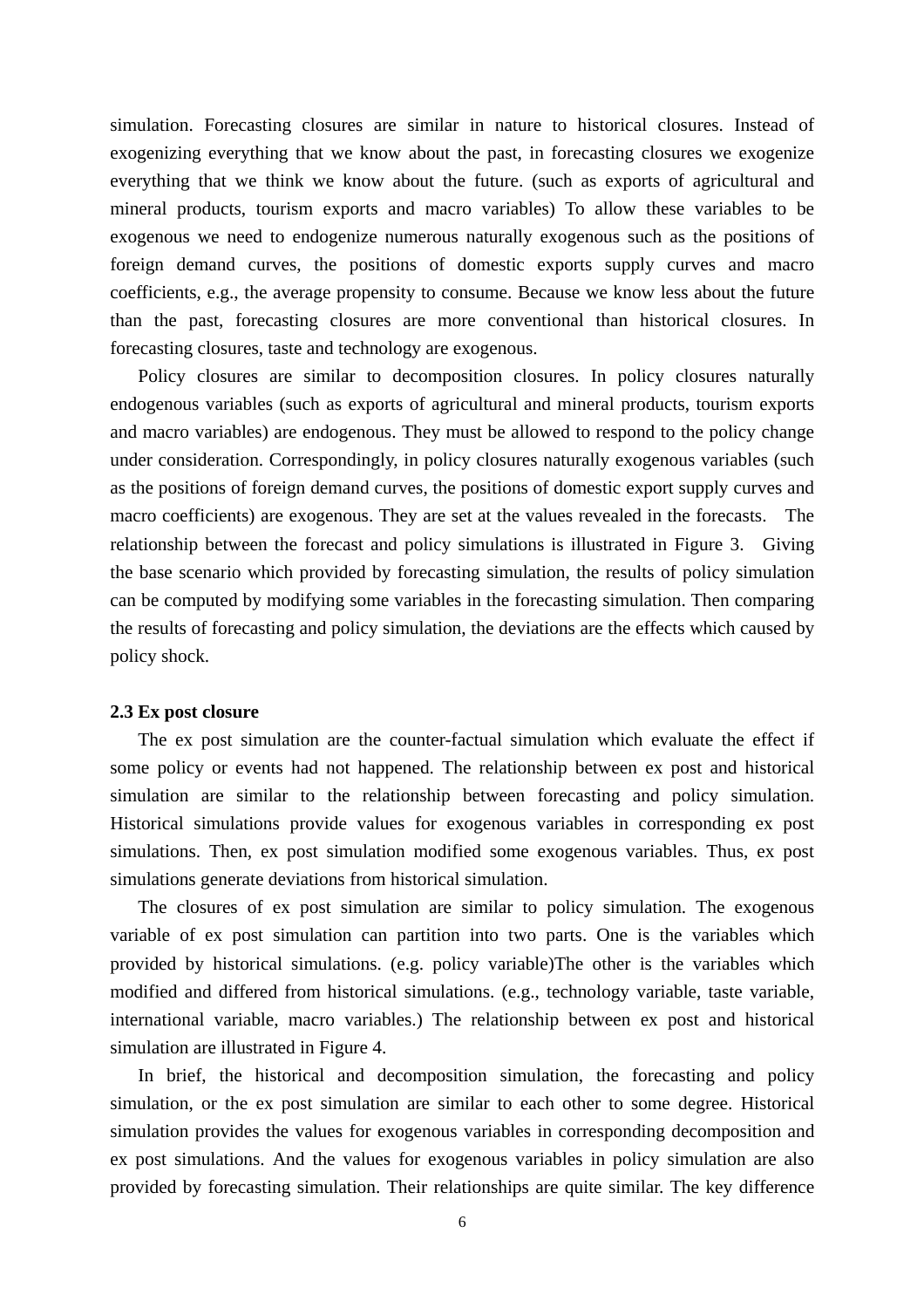between the forecasting and historical simulation is that historical simulation and the corresponding decomposition simulation produce the same solution, and forecasting simulation and the corresponding policy simulation don't. And Like forecasting and the corresponding policy simulation, the historical and the corresponding ex post simulation don't produce the same solution. That's because policy and ex post simulation both modified the exogenous variable which accessed from their corresponding simulation.

## **3. Simulation specification**

By giving the main industries impact effects which caused by SARS events, this article evaluated the "Ex post" economic impacts of SARS events by using the CGE Model. There are two simulation which need to specify : historical and ex post simulation. First, we focus on the shocks setting of SARS impacts. Then, we explain the closure and shocks of historical and ex post simulation.

## **3.1 Industries impacts setting of SARS**

Because his article are the ex post analysis which evaluate the impacts of events what had happened, the historical data are accessible. We use the historical data as base of the setting of shocks, and modified the shocks according to the difference of each industry. While the influences of SARS event are mainly on the confidence of consumers, the willing of the investment which can't evaluate, the replacement index of evaluating the impact of SARS are needed. We use the sales value of each industry which are connected to he confidence of consumers and the willing of the investment. The data sources of sales value are from the Journal of Financial Statistics which published by Ministry of Finance.

We defined the influence period of SARS were the Second season of 2003. That's because after the first patient got the SARS disease in March 2003, this disease burst out quickly in the mid of April as the group infection happened in Taipei Municipal Hoping Hospital. However, in the mid of June, there is no more newly infected patient, the spread of this disease are under control. In the early of July, Taiwan got eliminated from list of SARS infection area of World Health Organization.

In the process of setting the shocks of SARS impact, first, we considered the variation of sales value in second season as the impacts of SARS event by comparing with the average sales value in second season last years. Then, by weighting each season, we computed SARS impact of the whole year. Second, in order to eliminate the effects which caused by the variation of price, we deflated the impacts of SARS by using the consumer price index of Taiwan. Finally, we got the SARS impact of the whole year to each industry.

Besides, by considering the differences and growth trends of each industry, we used three scenarios to compare with the sales value of second season 2003: the average of sales value in the second season of past five years (1998-2002), past three years (2000-2002) and last year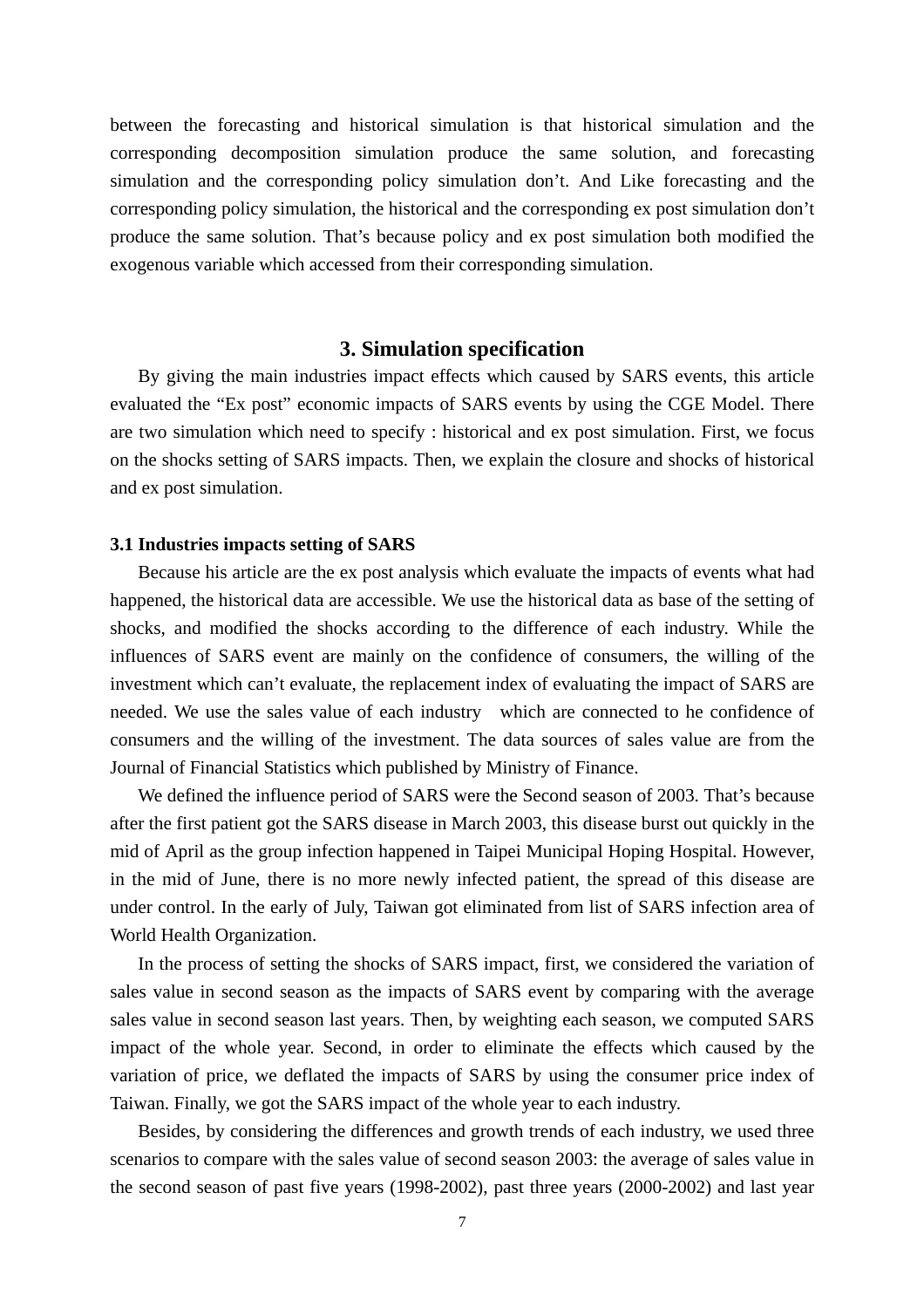(2002). The impact of SARS got more severe as the comparing period got shorter.

The influences of SARS mainly focused on the services and other relative manufacture industries. So we chose some of the services and other relative manufacture industries, according to the classification of 170 sectors input-out table in 1997 and other research report which evaluate the impacts of SARS. The services sectors which we chose included the hotel services, travel agency services, air transportation, other land transportation, railroad vehicle transportation, radio, television & movies services, water transportation, recreational & cultural services, services incidental to transport, restaurant services and medical & health services. The manufacture sectors included precision instruments & apparatus, medicines, cleaning preparations and cosmetics.

Classified by the severe degree of SARS impact in each scenario, the red zone are the industries which affected by the SARS impact the most, the impact on sales value are below -5%. The Yellow zone are industries which affected by the SARS impact moderately , the impact on sales value were between  $-5\% \sim 0\%$ . The green zone are the industries which benefited by the SARS, the impact on sales value are greater than 0%. Table 3 illustrated the impact setting of SARS under different scenario.

#### **3.2 Historical simulation specification**

As illustrated in the second section, the historical simulation not only were that revealed the historical path of past economics and estimated the technology and taste variables, but also updated the input-output table. Since the original data in the model were the 160 sectors and 160 commodities input-output table in 1994, the industrial structure of original data were far from now. The update of input-output table were needed before the simulation begin.

The database of the TAIGEM-D model can be separate into three parts: input-output table, variables of the dynamic mechanism equation, elasticity data. First, we replaced the original input-output with the 170 sectors and 182 commodities input-output table in 1999. Second, by using the original elasticity data as a base, the number of sectors in elasticity data expanded to 170 in order to accommodate the number of sectors of new input-output table. In the Final step, it's the update of the variables of the dynamic mechanism equation. The variables of the dynamic mechanism equation included capital stocks, rate of return and investment coefficient. We used the capital stocks which were from the journal of income statistic in 1999 to update the original capital stocks. And the rate of return of each industry which based on the original data in 1994 modified with the variation of interest.

In the historical simulation, there were two ways to update the historical data: one was updated data year by year, the other was updated the data across a period of time (e.g., form 1999  $\sim$  2002.) This article used the second method which was the same with the way historical simulation in MONASH model. Besides, the historical simulation of this article separated into two parts: First part was from 1999 to 2002 and used the database which solved as the base data of next year. Second part was from 2002 to 2003. The endogenous variable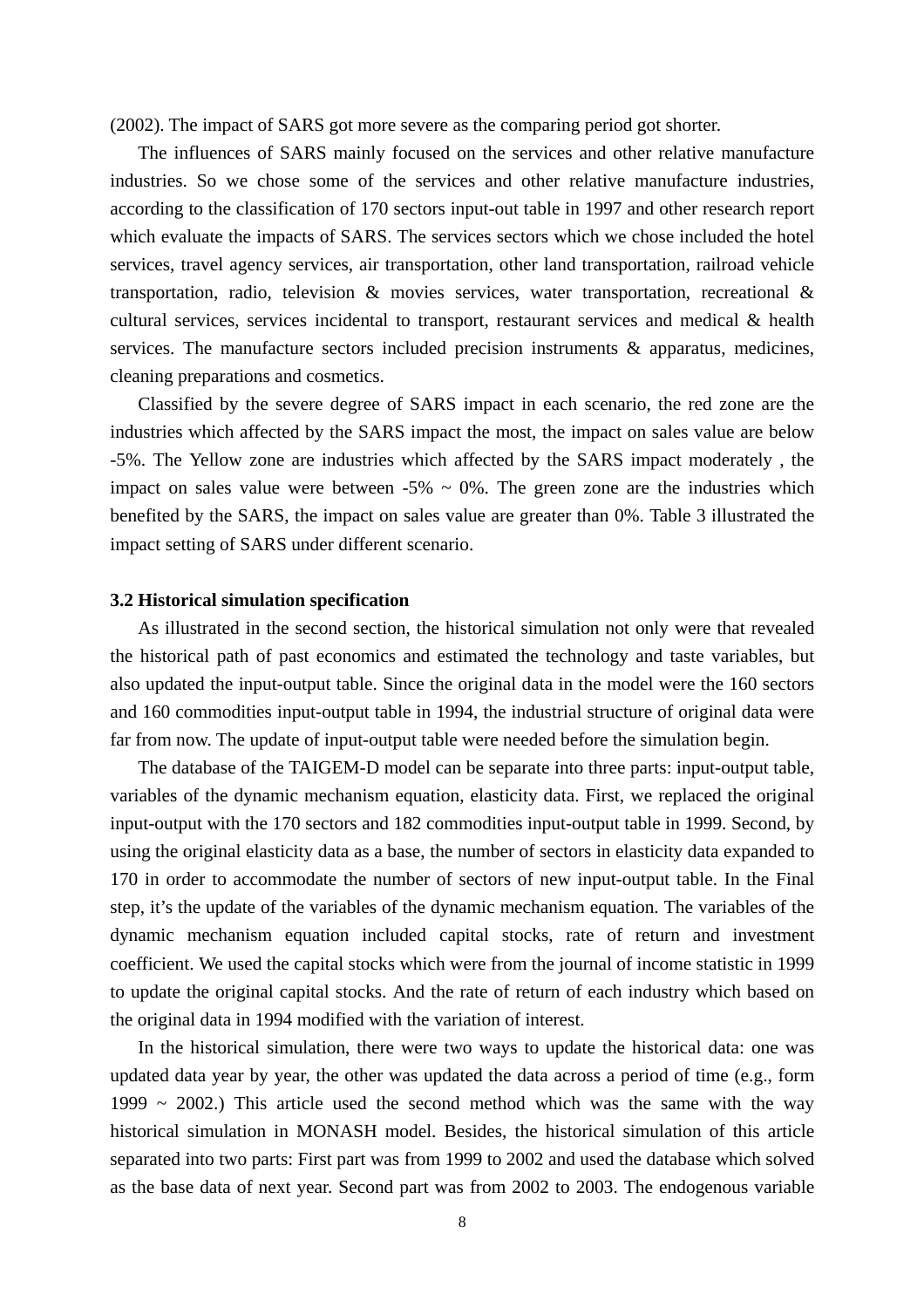which solved in this part of historical simulation can be provided for the ex post simulation later. The relationship between two parts of historical simulation are illustrated in Figure 5.

In the closure of historical simulation, the exogenous included the variables of Macro economics and micro economics. The variables of Macro economics included private consumption expenditure, gross fixed capital formation, government consumption expenditure, exports and imports of goods and services, GDP deflator, exchange rate, export price deflator, import price deflator, annual rate of employed persons, number of household and trend of employment etc. By setting the value of those exogenous variables, we can calibrate the corresponding endogenous variables which can provide for ex post simulation. The above data were mainly from the Journal of Quarterly National Economic Trends which published by statistical bureau. Table 4 illustrated the annual rate of change of those exogenous variables. And the variables of Micro economics included the industrial output of those services and manufacture sectors which were illustrated in 3.1. We used the sales values which were form the Journal of Financial Statistic to update the output of those industries in 2003. Table 5 illustrated the output growth rate of each industry in 2003 while those industries suffered by the impact of SARS events.

#### **3.2 Ex post simulation specification**

Before explain the ex post simulation specification, let's focus on the feature of TAIGEM-D model. The model was comprised of enormous equation and the setting of closure was quite important in the model. Under general circumstance, all exogenous variables had the corresponding endogenous variables. e.g. the exogenous variables in historical simulation, private consumption expenditure, gross fixed capital formation, government consumption expenditure, exports and imports of goods and services, etc. Each variable had the corresponding endogenous variables which reflected the impact affected by exogenous variable. While swapped all the endogenous variables as exogenous variables and given the value of endogenous variables which solved in historical simulation, then re-run the simulation again.

The value of endogenous variables would be the same with the value of exogenous variables which we specified in the historical simulation. The ex post simulation didn't just swap all the endogenous variables which solved in historical simulation as exogenous variables. It swapped some of them and modified some exogenous variables. The only difference between historical simulation and ex post simulation was the modified exogenous variables, the value of rest exogenous variables were the same with the value of endogenous variables which solved in historical simulation. So the deviation from historical paths caused by ex post simulation shock was the influences of modified exogenous variables.

As mentioned before, there were two kinds of exogenous variables of ex post closures. One was the exogenous variables which modified. In this case, we modified the output of those industries which suffered by the impact of SARS by given the output which were under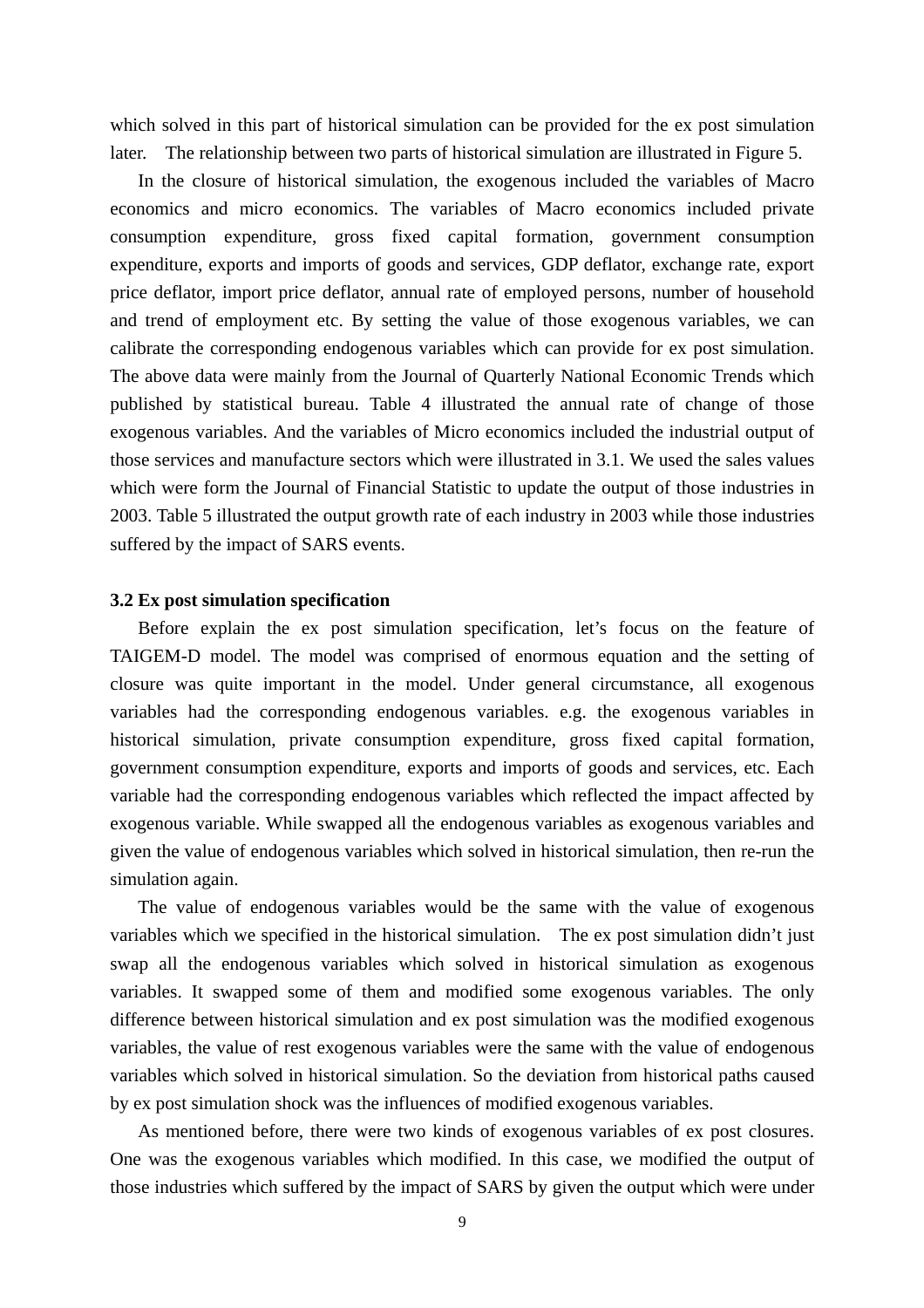the circumstance SARS event didn't happen. By reducing the impact of SARS event, the impacts on macro economics and those industries which didn't directly suffered by SARS event could be evaluated. The growth rates of those industries which suffered by the impact of SARS event under the circumstance SARS event didn't happen were illustrated in Figure 6. Those value could be calculated by subtracting the growth rate of output in 2003 (Figure 5) with the impact of SARS event on growth rate of output (Figure 3).e.g. the growth rate of output in 2003 of Air Transportation was 1.9% while the impact of SARS event was -15.14% (under the scenario of 2002), then the growth rate of output of Air Transportation under the circumstance SARS event wasn't happen was 17.04%.

The other kind of exogenous variables were the corresponding variables of exogenous variables in historical simulation, e.g. shifts in macro functions. And the macro variables which were exogenous in historical simulation were all endogenized in order to reflect the effect of the modified exogenous variables, e.g. private consumption expenditure, gross fixed capital formation, government consumption expenditure, exports and imports of goods and services. Besides, the output variables of those industries which didn't directly suffered by the impact of SARS event were also endogenized order to reflect the effect of the modified exogenous variables.

# **4. Simulation Results and Analysis**

The results of historical and ex post simulation in this section were solved by using the TAIGEM-D model and GEMPACK software<sup>ii</sup>. And the results and analysis in this section were illustrated in two partitions. First, the results of Macro variables in historical simulation should match with the data which published by statistical bureau. And the value of those corresponding variables of macro variables can provide for the next ex post simulation. Second part was the results and analysis of ex post simulation.

## **4.1 Historical Simulation Results and Analysis**

The reason of proceeding the historical simulation was not only revealed the historical path of economics and updated the original database of TAIGEM-D model from 1999 to 2003 but also solved the value of corresponding variables of macro variables in order to provide for the next ex post simulation.

By setting the value of those exogenous variables which mentioned in last section, including private consumption expenditure, gross fixed capital formation, government consumption expenditure, exports and imports of goods and services, GDP deflator, exchange rate, export price deflator, import price deflator, annual rate of employed persons, number of household and trend of employment etc., the growth rate of GDP in 1999-2002 and 2002-2003 can be solved. The results illustrated in Table 7. The growth rates of GDP in 1999-2002 and 2002-2003 were 7.28% and 3.23 respectively. It seemed quite same with the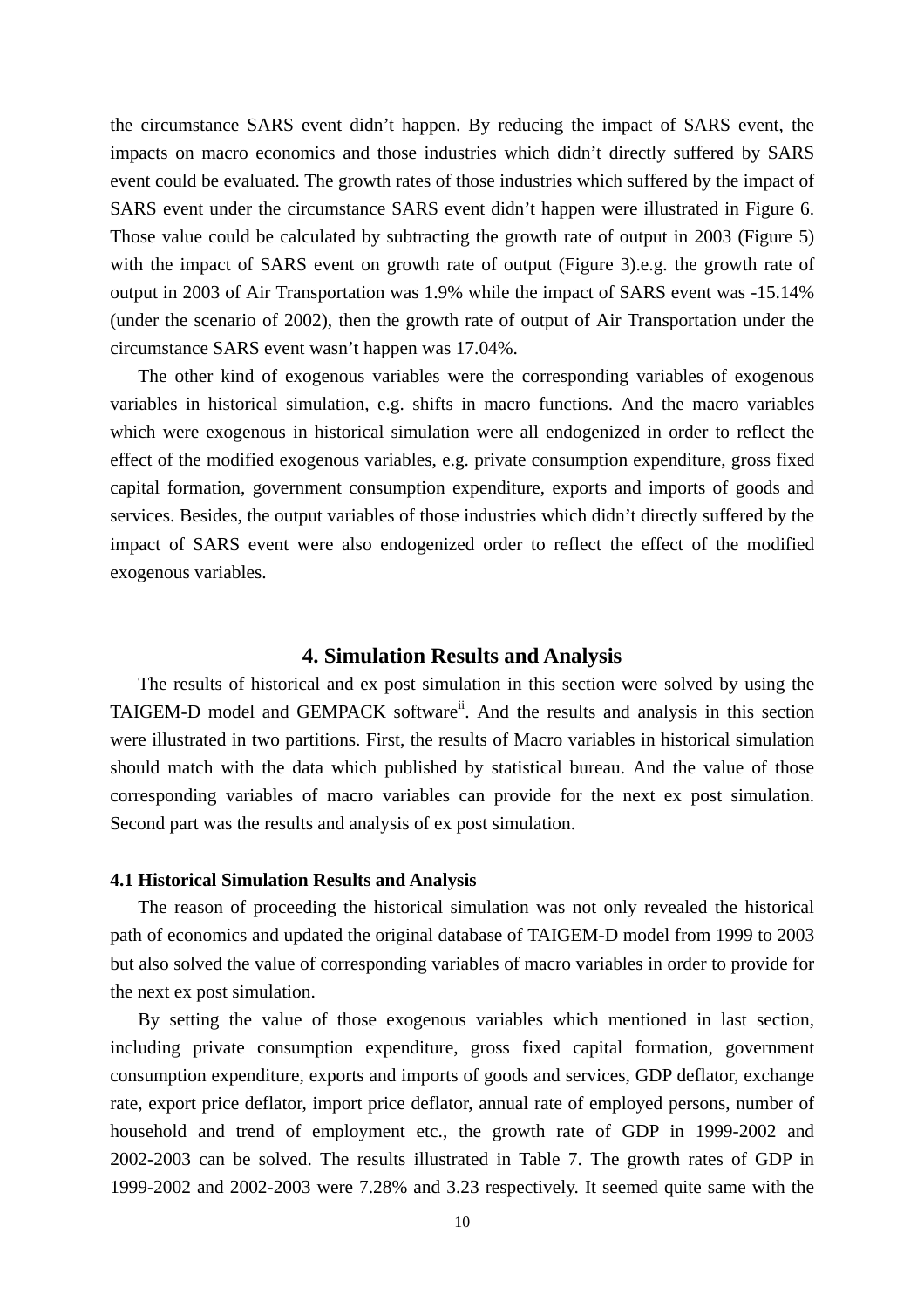value announced by statistical bureau, 7.27% and 3.24%.

And the value of corresponding variables of macro variables which included private consumption expenditure, gross fixed capital formation, government consumption expenditure, exports and imports of goods and services illustrated in Table 8. The value of corresponding variables would be used in ex post simulation.

## **4.2 Ex post Simulation Results and Analysis**

In the results of ex post simulation, we discussed each different macro and micro variables one by one. First, the results of macro variables which illustrated in table 9 showed that the growth rate of real GDP in 2003 should achieve  $4.07\% \sim 4.85\%$  under the circumstance the SARS event didn't happed. The SARS event caused the growth rate of real GDP drop 0.84%  $\sim$  1.61%. And the impact of SARS event was the most severe in the scenario of 2002, modest in the scenario of 1998-2002. Comparing the results with previous research, Wu, C.S. et al. (2003) estimated the impact of SARS event on real GDP was  $-0.87\% \sim -1.17\%$ . And the Estimation of Wu, R.I. et al. (2003) was modest than our results, the influences on real GDP was -0.57% under the scenario which the outbreak of SARS could not be controlled well until the end of June.

While the growth rate of private consumption was between  $1.95\% \sim 2.84\%$  under the circumstance which SARS event wasn't happen. Comparing the actual growth rate in 2003, the impact of SARS event on private consumption was between  $-2.02\% \sim -1.13\%$ . The influence was quite huge and only less than the influence on exports of goods and services. Among all scenarios, the impact was most severe in the scenario of 1998 ~ 2002. And the growth rate of gross fixed capital formation was between  $-2.09\% \sim -2.33\%$  under the circumstance which SARS event wasn't happen. The results showed no huge difference between each scenario and the actual growth rate of gross fixed capital formation in 2003. The influence on gross fixed capital formation was between  $-0.58\% \sim -0.82\%$ , however the influence wasn't the same with our expectation. This reason might be the increasing of government investment in 2003 for solving the problem of unemployment. Though the private investment shrank by the impact of SARS event, the increasing of government investment compensated the gap caused by the lost of private investment.

The results showed the impact on exports was larger than on imports. Under the circumstance which SARS event wasn't happen, the growth rate of exports of goods and services was between  $12.87\% \sim 15.83\%$ . And the impact of SARS event on exports was between  $-4.22\% \sim -7.18\%$ , the most severe in the scenario of 2002. The influence on imports wasn't severe and was between  $-0.11\% \sim -0.27\%$ . The growth rate of imports was between 4.99% ~ 5.15% under the circumstance which SARS event wasn't happen. And the impact on annual rate of employed persons was between  $-2.62\% \sim -3.12\%$ , the most severe in the scenario of 2002. From the results of macro economics mentioned above, the impact caused by SARS event was the most severe on exports and private consumption, the modest on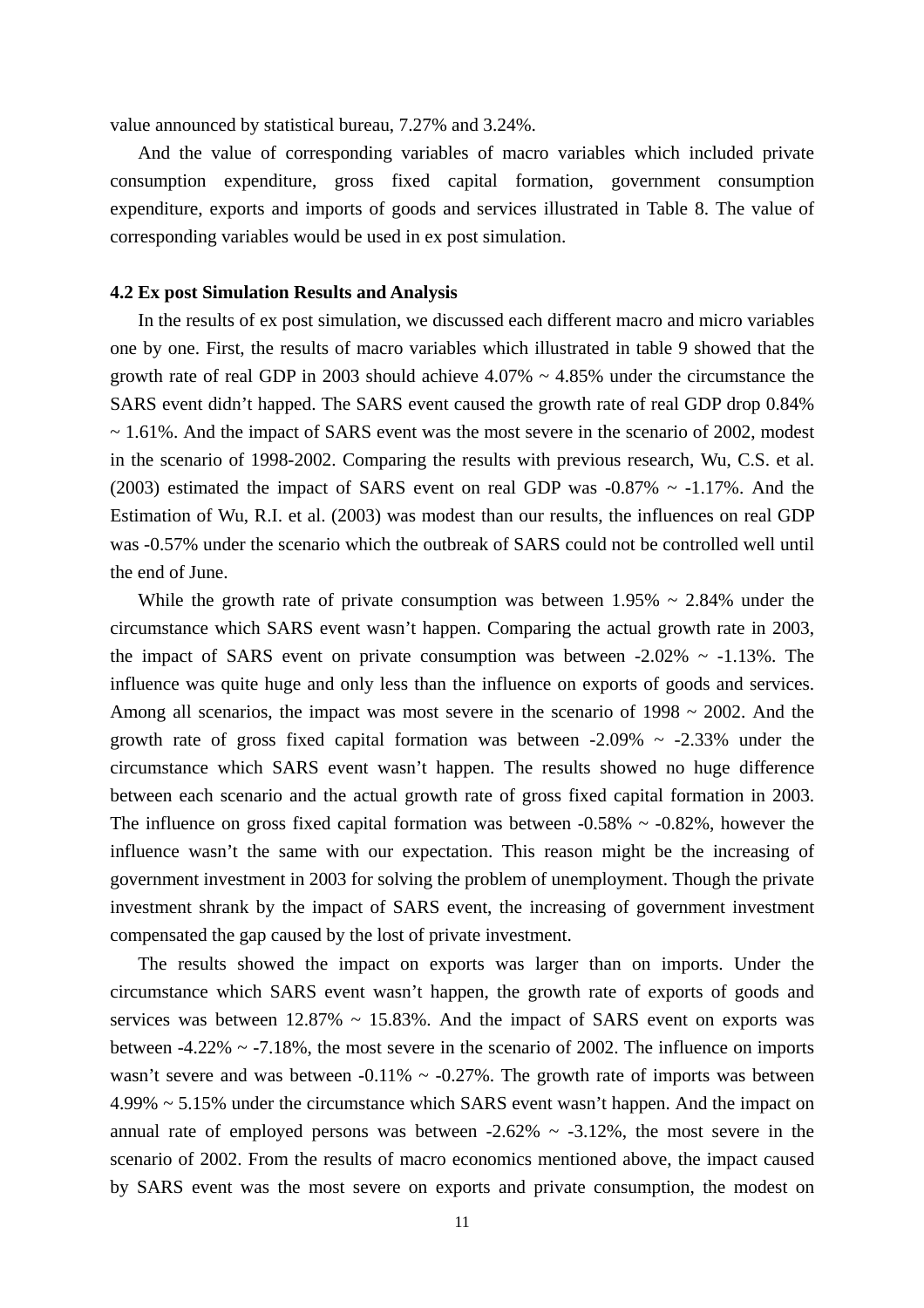imports.

In the results of micro economics, we only showed the results in the scenario of 2002. The results illustrated in table 10. Besides minor industry and service sectors e.g. other fabrics, other products for medical use, cleaning preparations and cosmetics, precision instruments  $\&$ apparatus, medical & health services, most of the sectors suffered the damage caused by SARS event. Among all sectors, the output of air transportation (-15.14%), travel agency services (-14.66%), hotel services (-13.78%) and consulting services (-12.74%) suffered the most. The influences on the employments of those sectors were also severe. Other transportation, services and commercial sectors, such as railroad vehicle transportation (-3.31%), other land transportation (-7.24%), water transportation (-4.97%), services incidental transport (-2.81%), wholesale trade (-3.94), retail trade (-3.58%), international trade (-5.57%), advertising services (-5.20%), radio, television & movies services (-4.20%), recreational and cultural services (-3.43%) were also suffered the damage of SARS event on output. Those sectors which benefited from the impact of SARS event included other fabrics (2.29%), other products for medical use (7.18%), cleaning preparations and cosmetics  $(6.29\%)$ , precision instruments & apparatus  $(1.46\%)$ , medical & health services  $(2.45\%)$ . The output of cleaning preparations and cosmetics, other products for medical use and precision instruments & apparatus sectors increased during the period of SARS burst, that's because those sectors produced the products which used for preventing the spread of SARS disease. And the other fabrics sector included the non-woven cloth sub-sector which produced the material of mask. The precision instruments & apparatus sector also included the medical instruments & apparatus sub-sector which produced the essential medical instruments such as thermometer. The reason that the output of medical & health services sector increased might be the frequency of visiting the doctor during the period of SARS events increased which were due to the awareness of the importance of health.

# **5. Conclusions**

Before proceeding the ex ante simulation, precise forecasting which involving lots prediction of exogenous variables was needed. Usually, due to the time lag problem, the setting of those exogenous variables was hard to access, unless some assumptions had made. And those assumptions do affect the accuracy of the analysis results. However, while proceeding the ex post simulation, most of the exogenous variables was known. There is no need to estimate or assume. But, It's crucially important to decompose the impact of one single event from the historical simulation.

Comparing the previous research, this article used two mechanism: Historical simulation and decomposition-like simulation (ex post simulation) of Taiwan General Equilibrium Model-Dynamic (TAIGEM-D) Model to evaluate the Macro and Micro economics impact of SARS events which burst out in Taiwan, March 2003. Before the ex post simulation, we used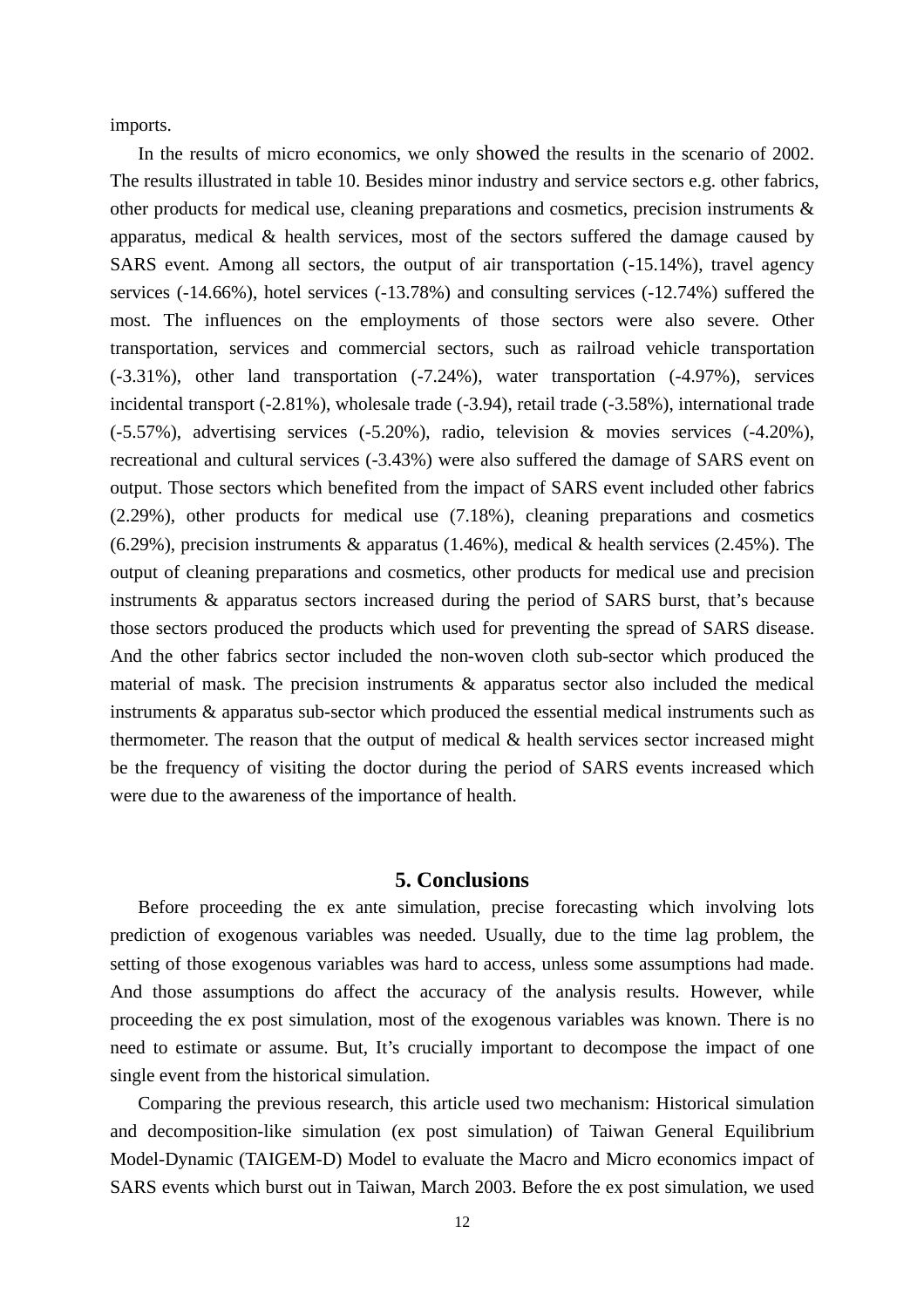the historical simulation as a base which the SARS event had happened. Then, by proceeding the counter-factual simulation which assumed the SARS event hadn't happened, the difference of result between two simulations was the ex post influence of SARS event.

The results illustrated that the impacts on real GDP were -0.84%, -1.14%, -1.61% under scenario of the average of 1998  $\sim$  2002, the average of 2000  $\sim$  2002, 2002 respectively. The impacts of SARS event on real GDP was between -0.84% ~-1.61% and was severe than the previous research. And the impacts of SARS event on micro economics showed the hotel services, travel agency services, air transportation, consulting services were the most severe damaged sectors. However, other fabrics, other products for medical use, cleaning preparations and cosmetics, precision instruments & apparatus, medical & health services sectors benefited from the SARS event.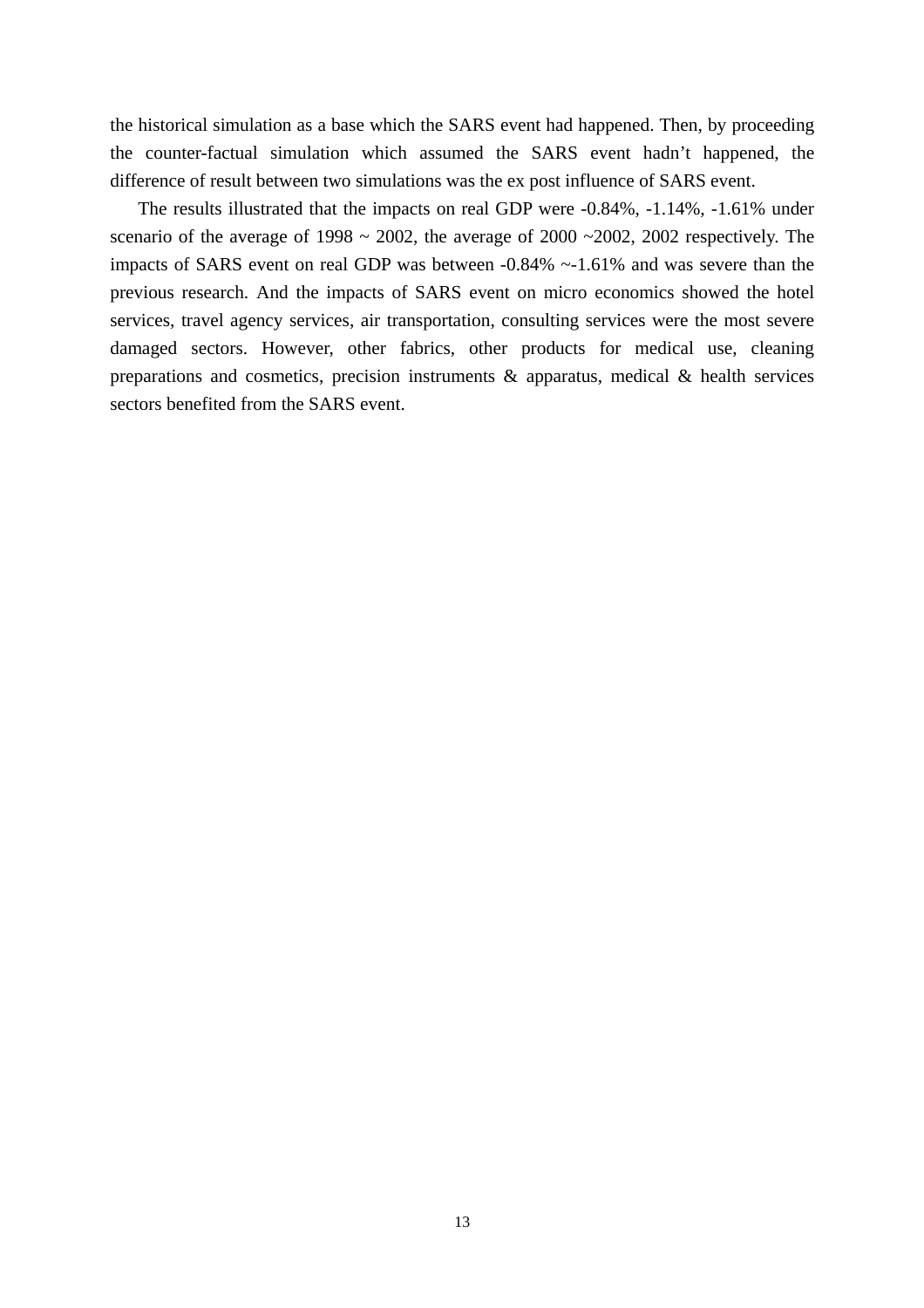# **References**

- Adams, P.D. and P.B. Dixon (1997), "Generating Detailed Commodity Forcasts from a Computable General Equilibrium Model," *International Journal of Forecasting,* 13, 223-236.
- Chou, J. et al. (2003), The ex post macro econometric analysis on the economic impact of SARS on Taiwan, Chung Hua Institution for Economic Research.
- Dixon, Peter B. and Maureen T. Rimmer (2002), *Dynamic, General Equilibrium Modelling for Forecasting and Policy: A Practical Guide and Documentation of Monash.*  Amsterdam: North-Holland.
- Dixon, Peter B., B.R. Parmenter, J. Sutton, and D.P. Vincent (1982), *ORANI: A Multisectoral Model of the Australian Economy.* Amsterdam: North-Holland.
- Harrison, W. J. and K. R. Pearson (1996), "Computing Solutions for Large General Equilibrium Models Using GEMPACK," *Computational Economics,* 9(2), 83-127.
- Klein, L.R. and H. Rubin (1948-1949), "A Constant Utility Index of the Cost Living," *Review of Economic Studies*, 15, 84-87.
- Li, Ping-Cheng, Shih-Hsun Hsu, Chung-Huang Huang and Hsing-Hua Lin (2003), "Baseline Forecasting for Greenhouse Gas Reductions in Taiwan: A Dynamic CGE Analysis," in: C.C. Chang, R. Mendelson and D.G. Shaw (eds.), *Global Warming and the Asian Pacific,* Cheltenham, UK: Edward Elgar Publishing Ltd., pp. 35-59.
- Ministry of Finance (1998-2003), *Journal of Financial Statistics*, Ministry of Finance, R.O.C.
- Parmenter, B.R. (1995), Forecasting and Policy Analysis with the MONASH Model, Paper prepared for the International Symposium on Economic Modeling, Bologna, Italy.
- Pindyck , Robert S. and Daniel L. Rubinfeld (1998), *Econometric Models and Economic Forecasts*, Fourth Edition. McGraw-Hill Book Companies.
- Statistical Bureau (1998-2003), *Journal of Quarterly National Economic Trend*, Directorate-General of Budge, Accounting and Statistics, Executive Yuan, R.O.C.
- Wu, C.S. et al. (2003), The economic impact of SARS disease on Taiwan in 2003, Institute of Economics, Academia Sinica.
- Wu, R.I. et al. (2003), The Macro evaluation on economic impact of SARS on Taiwan, Taiwan Institute of Economic Research.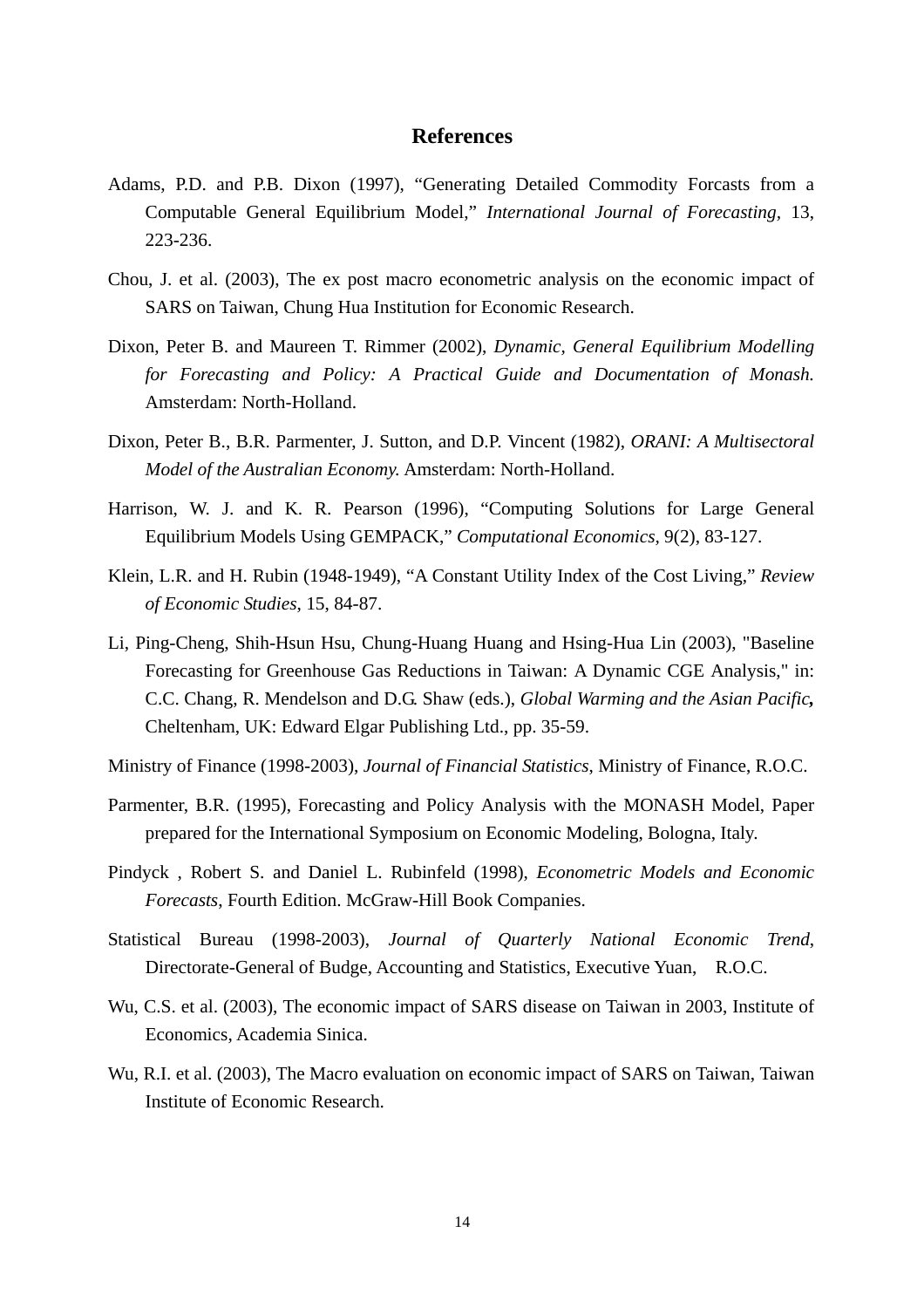| Wu, C.S. et al. (2003)                           |           | Wu, R.I et al. (2003)         |          | Chou et al. (2003)         |          |
|--------------------------------------------------|-----------|-------------------------------|----------|----------------------------|----------|
| <b>Industry Side</b>                             |           |                               |          |                            |          |
| <b>Real GDP</b> $(\%)$                           | $-0.872%$ | Real GDP (%)                  | $-0.57%$ | <b>Real GDP</b> $(\%)$     | $-0.71%$ |
| <b>Total Output</b>                              | $-144716$ | <b>Total Output</b>           | -129380  | <b>Total Output</b>        | $-64500$ |
| Travel agency                                    | -9379     | Agriculture                   | $-496$   | Private consumption        | -95900   |
| services                                         |           |                               | $-246$   |                            |          |
| Hotel services                                   | $-21657$  | Mining                        |          | Growth rate $(\% )$        | $-1.70%$ |
| Passenger<br>transportation                      | $-8202$   | Manufacture                   | $-70518$ | Private investment         | -44600   |
| Freight transportation                           | $-15108$  | Other services                | $-58120$ | Growth rate $(\%)$         | $-4.91%$ |
| Car renting services                             | $-1228$   | Hotel services                | $-4918$  | Exports                    | $-39100$ |
| Movies services                                  | $-5458$   | Travel agency<br>services     | $-1811$  | Growth rate $(\% )$        | 0.43%    |
| Beauty salon                                     | $-14577$  | Air transportation            | $-12595$ | Imports                    | $-22400$ |
| <b>Restaurant services</b>                       | $-17338$  | <b>Restaurant services</b>    | $-6070$  | Growth rate $(\% )$        | $-2.42%$ |
| Air transportation                               | $-31472$  | Medical insurance<br>services | $-6138$  |                            |          |
| <b>Interior Design</b><br>services               | -13292    | Retail trade                  | $-14751$ | Growth rate of CPI<br>(% ) | $-0.53%$ |
| <b>Exhibition services</b>                       | $-46$     |                               |          |                            |          |
| Lighting fixture<br>export services              | $-6960$   |                               |          |                            |          |
| <b>Demand Side</b>                               |           |                               |          |                            |          |
| <b>Real GDP</b> $(\%)$                           | $-1.172%$ |                               |          |                            |          |
| <b>Private Investment</b><br>(% )                | $-0.065%$ |                               |          |                            |          |
| <b>Exports &amp; Imports</b><br>(% )             | $-0.013%$ |                               |          |                            |          |
| <b>Private consumption</b><br>(% )               | $-1.094%$ |                               |          |                            |          |
| Beverage<br>consumption                          | $-0.078%$ |                               |          |                            |          |
| Clothing<br>consumption                          | $-0.116%$ |                               |          |                            |          |
| Household equipment<br>consumption               | $-0.022%$ |                               |          |                            |          |
| Food consumption                                 | $-0.215%$ |                               |          |                            |          |
| Medical and Health<br>consumption                | $-0.098%$ |                               |          |                            |          |
| Recreational<br>consumption                      | $-0.392%$ |                               |          |                            |          |
| Transportation &<br>communication<br>consumption | $-0.200%$ |                               |          |                            |          |

# Table 1 Results of relative SARS research Unit:%, Million NT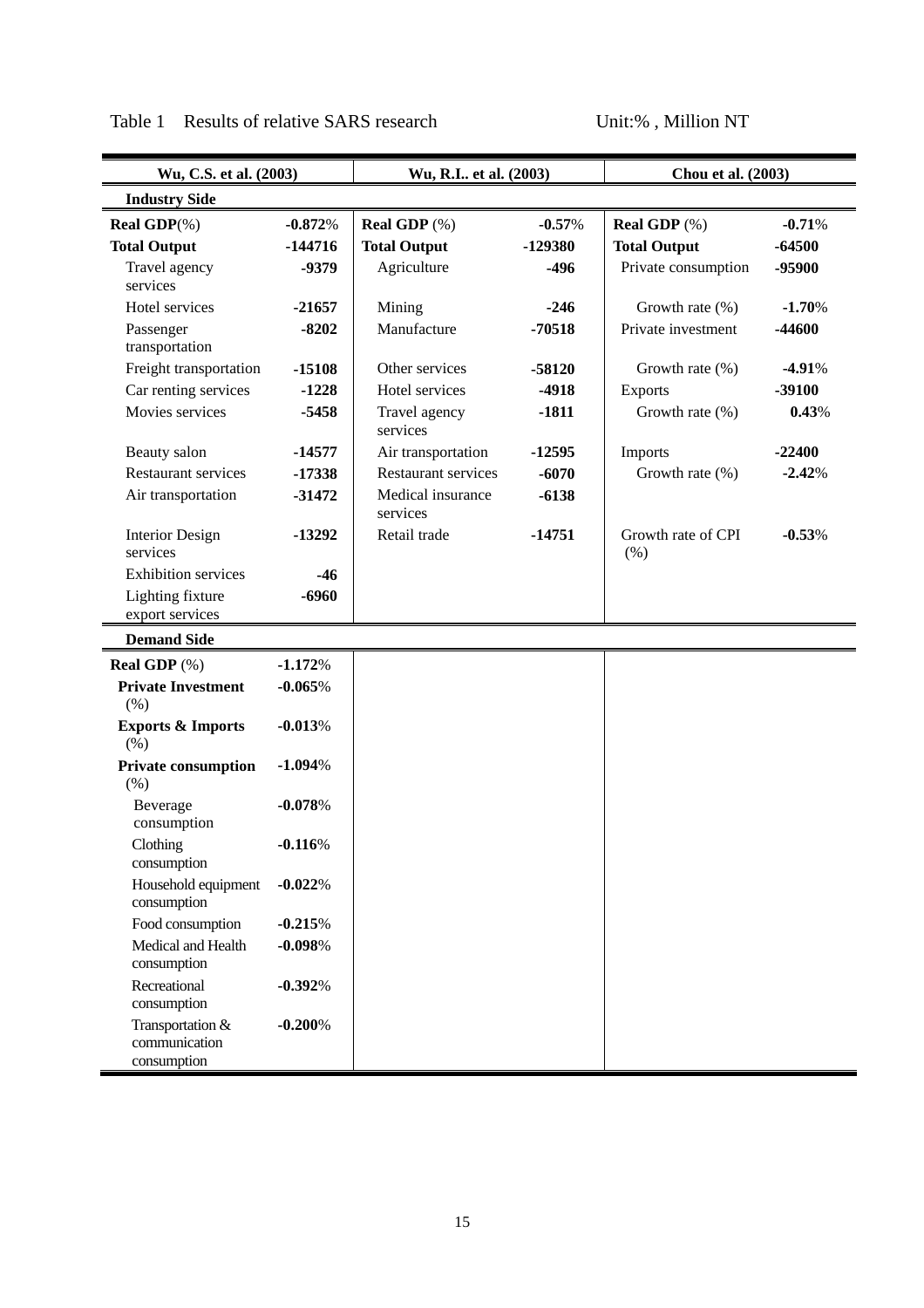

Figure 1. Relationship between each simulation

Table 2 Categories of Variables in the Historical and Decomposition Closures

| Selected components of $X(HD)$        | Corresponding components of $X(HD)$            |
|---------------------------------------|------------------------------------------------|
| Consumption by commodity              | Shifts in household preferences                |
| Total intermediate usage by commodity | Intermediate-input-saving technical change     |
| (deduced from information on outputs, |                                                |
| imports and final usage)              |                                                |
| Employment and capital inputs by      | Primary-factor-saving technical change and     |
| industry                              | capital/labour bias in technical change        |
| Imports by commodity                  | Shifts in import/domestic preferences          |
| Producer prices by industry           | Rates of return on capital or markups on costs |
| Export volumes and f.o.b. prices      | Shifts in foreign demand and domestic supply   |
|                                       | functions                                      |
| Macro variables, e.g. aggregate       | Shifts in macro functions, e.g. the average    |
| consumption                           | propensity to consume                          |
| Selected components of $X(HD)$        |                                                |
| Population                            |                                                |
|                                       |                                                |

C.i.f. import prices in foreign currency

Policy variables, e.g. tax and tariff rates, and public consumption

**Selected components of**  $X(\overline{HD})$ 

Demands for intermediate inputs and margin services

Date Sources:Dixon and Rimmer (2002)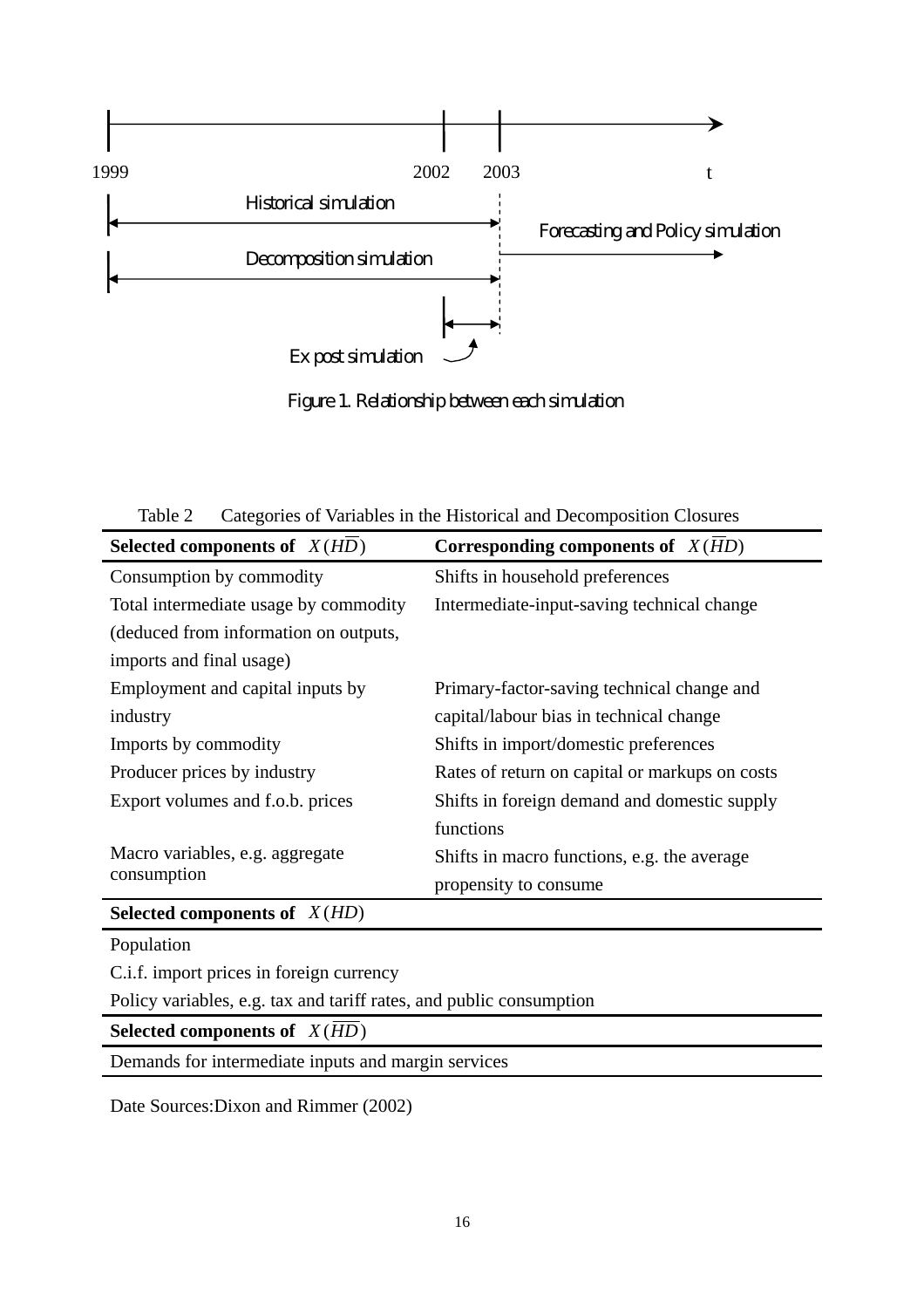

Data Source Modified by Dixon and Rimmer (2002)





Data Source Modified by Dixon and Rimmer (2002)

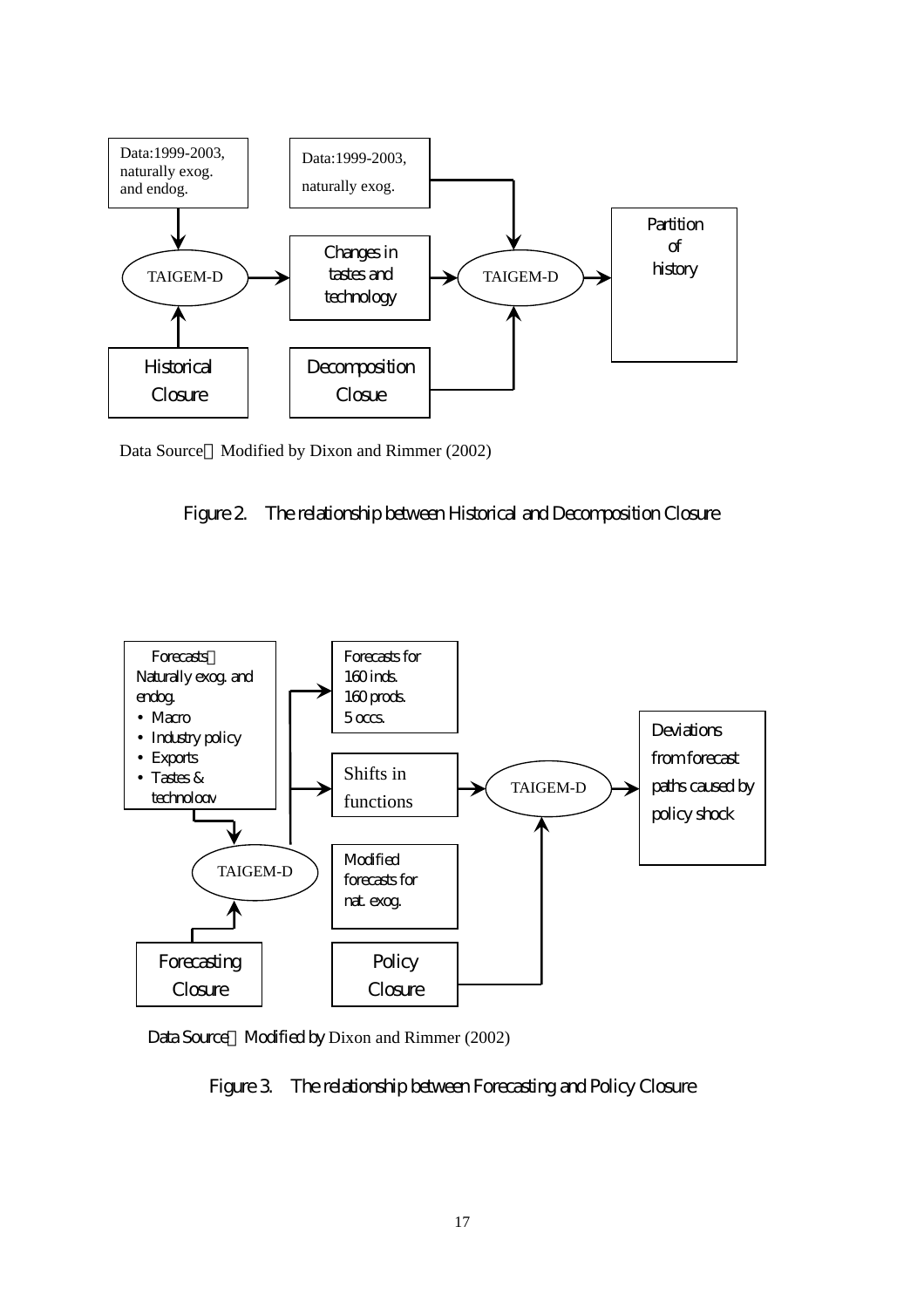

Data source Dixon and Rimmer (2002)

# Figure 4. The relationship between Historical and Ex post Closure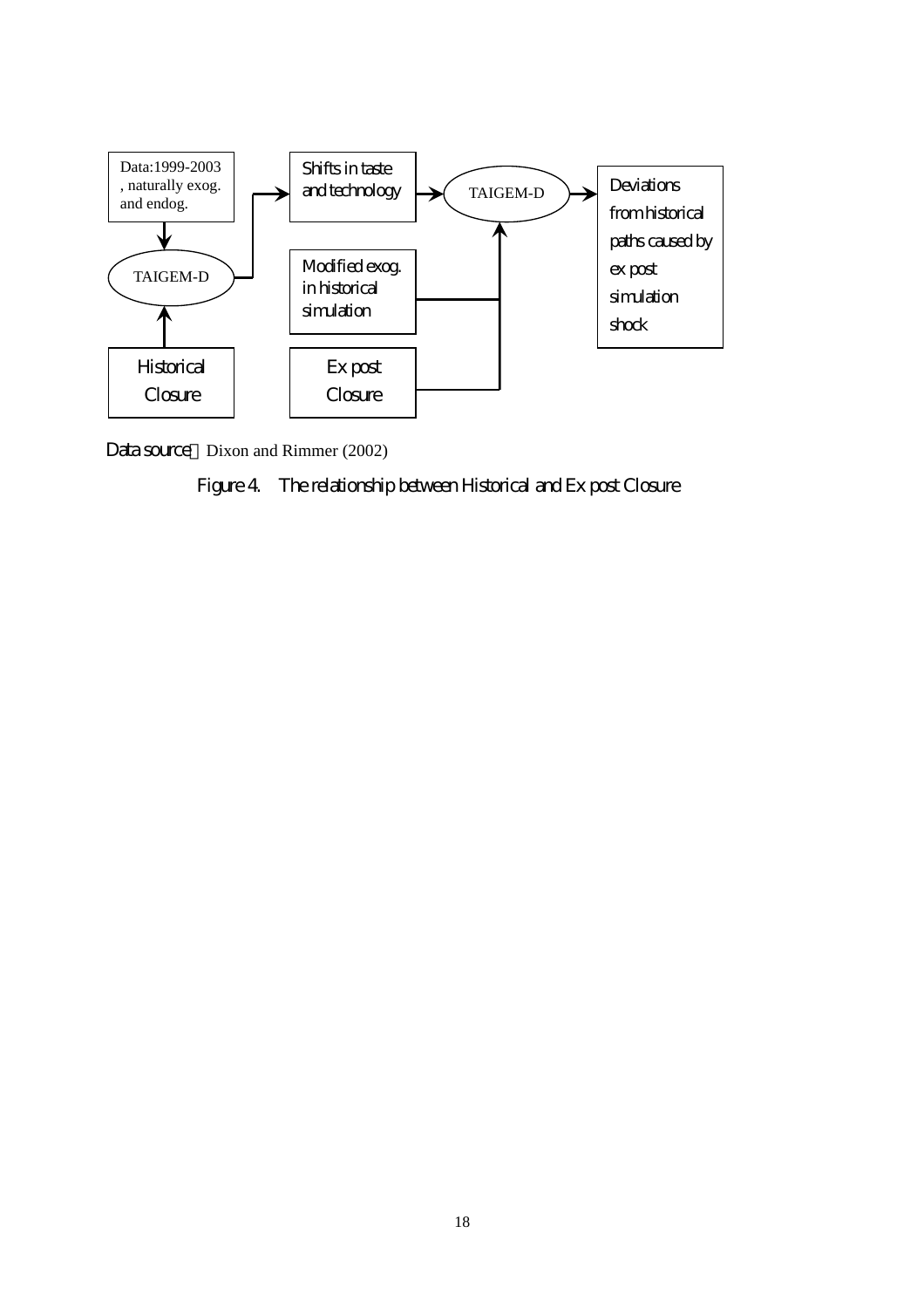| Scenario                                         | 2002     | 2000-2002 | 1998-2002 |
|--------------------------------------------------|----------|-----------|-----------|
|                                                  |          | Average   | Average   |
| Red Zone (Below -5%)                             |          |           |           |
| <b>Hotel Services</b>                            | $-13.78$ | $-14.85$  | $-12.58$  |
| <b>Travel Agency Services</b>                    | $-14.66$ | $-14.62$  | $-11.62$  |
| Air Transportation                               | $-15.14$ | $-14.50$  | $-11.10$  |
| <b>Other Land Transportation</b>                 | $-7.24$  | $-7.13$   | $-7.40$   |
| Railroad Vehicle Transportation                  | $-3.31$  | $-6.11$   | $-5.75$   |
| Yellow Zone $(-5\% \sim 0\%)$                    |          |           |           |
| Radio, Television & Movies Services              | $-4.20$  | $-6.29$   | $-4.20$   |
| <b>Water Transportation</b>                      | $-4.97$  | $-3.97$   | $-2.55$   |
| <b>Recreational and Cultural Services</b>        | $-3.43$  | $-4.65$   | $-2.97$   |
| Services Incidental Transport                    | $-2.81$  | $-1.29$   | $-0.72$   |
| <b>Restaurant Services</b>                       | $-1.11$  | $-1.25$   | $-1.65$   |
| Green Zone (Greater than 0%)                     |          |           |           |
| Precision Instruments & Apparatus <sup>a</sup>   | 1.46     | 1.23      | 1.04      |
| Medical & Health Services                        | 2.45     | 1.57      | 1.30      |
| Other fabrics <sup>b</sup>                       | 2.29     | 1.92      | 1.22      |
| Other products for medical use                   | 7.18     | 5.68      | 4.33      |
| Cleaning Preparations and Cosmetics <sup>c</sup> | 6.29     | 6.21      | 5.55      |

Table 3 The impact of SARS on industry output under different scenario Unit:%

Note:a. Precision Instruments & Apparatus included Medical instruments & apparatus, Scientific measuring instruments, Photographic instruments, Optical instruments, Spectacles, Clocks & watches, Other precision instruments & apparatus.

b. Other Fabrics included Silk, linen & other fabrics, Textile products for industrial purpose, Non-woven cloth, Other misc. fabrics, Scarp & waste.

c. Cleaning Preparations and Cosmetics included Cleaning preparation, Cosmetics.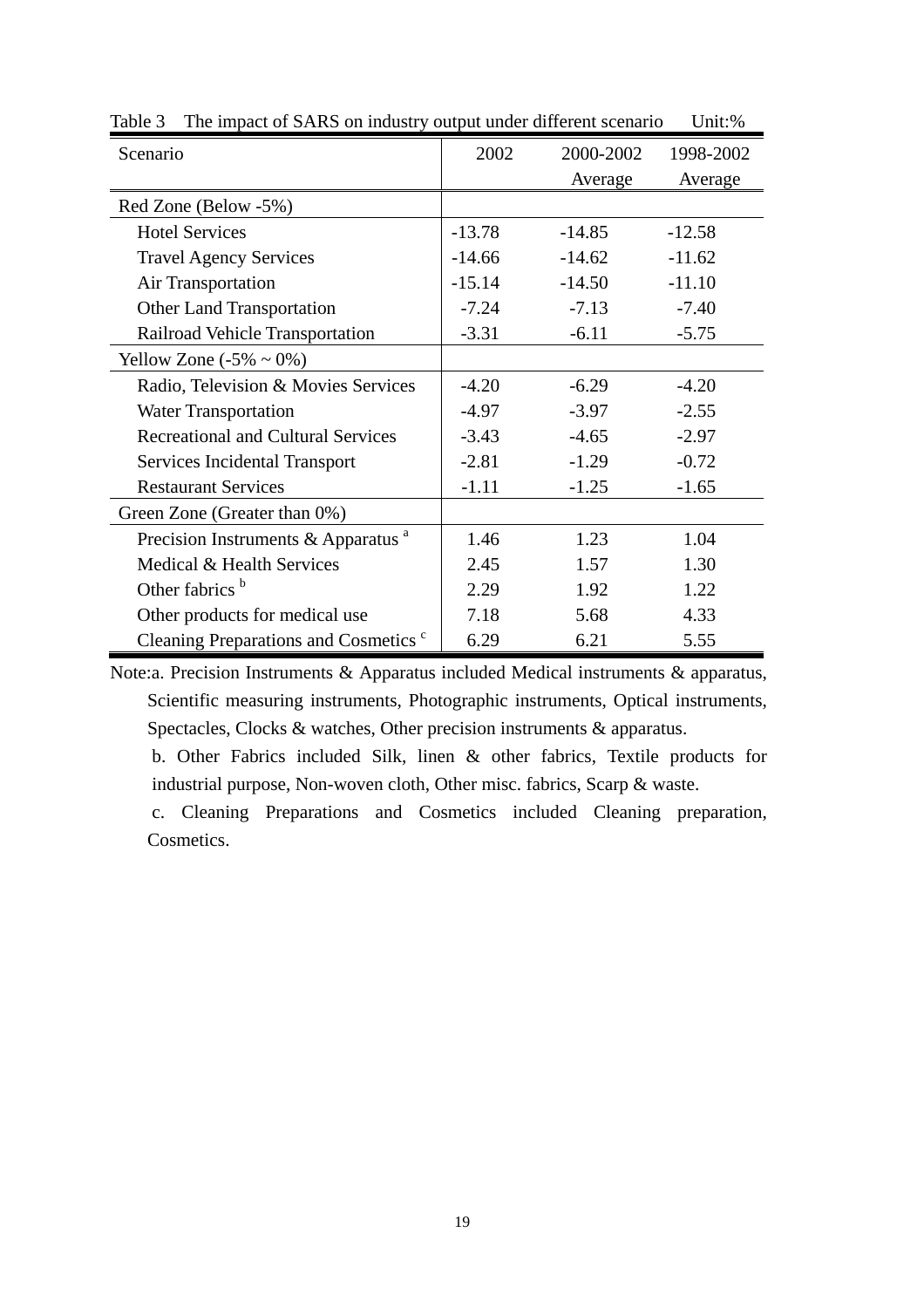

Figure 5 The relationship between Historical and Ex post Closure

|                                 |         | Historical |         |           |             |  |
|---------------------------------|---------|------------|---------|-----------|-------------|--|
|                                 |         | Simulation |         |           |             |  |
|                                 |         |            | (1)     |           | (2)         |  |
|                                 | 2000    | 2001       | 2002    | 1999-2002 | 2002-2003   |  |
| Private consumption expenditure | 4.93    | 1.04       | 1.99    | 8.12      | 0.82        |  |
| Gross fixed capital formation   | 8.61    | $-20.61$   | $-2.13$ | $-15.62$  | $-2.91$     |  |
| Government consumption          | 0.55    | $-1.02$    | $-0.20$ | $-0.68$   | 0.65        |  |
| expenditure                     |         |            |         |           |             |  |
| Exports of goods and services   | 17.55   | $-7.77$    | 9.98    | 19.23     | 8.65        |  |
| Imports of goods and services   | 14.53   | $-13.87$   | 5.84    | 4.40      | 4.88        |  |
| <b>GDP</b> deflator             | $-1.73$ | 0.57       | $-1.01$ | $-2.17$   | $-1.90$     |  |
| Exchange rate                   | 5.16    | 6.00       | $-0.66$ | 10.74     | $-2.82$     |  |
| Export price deflator           | $-0.23$ | $-0.25$    | $-1.45$ | $-1.92$   | $-0.87$     |  |
| Import price deflator           | 3.98    | $-0.93$    | $-0.58$ | 2.42      | 2.98        |  |
| Number of household             | 2.28    | 1.80       | 1.80    | 7.85      | <b>1.80</b> |  |
| Annual rate of employed         | 1.14    | $-1.15$    | 0.76    | 3.24      | 1.07        |  |
| persons                         |         |            |         |           |             |  |
| Trend of employment             | 1.00    | 1.00       | 1.00    | 1.00      | 1.00        |  |

Table 4 Annual Growth rate of macro Variables in historical simulation Unit:%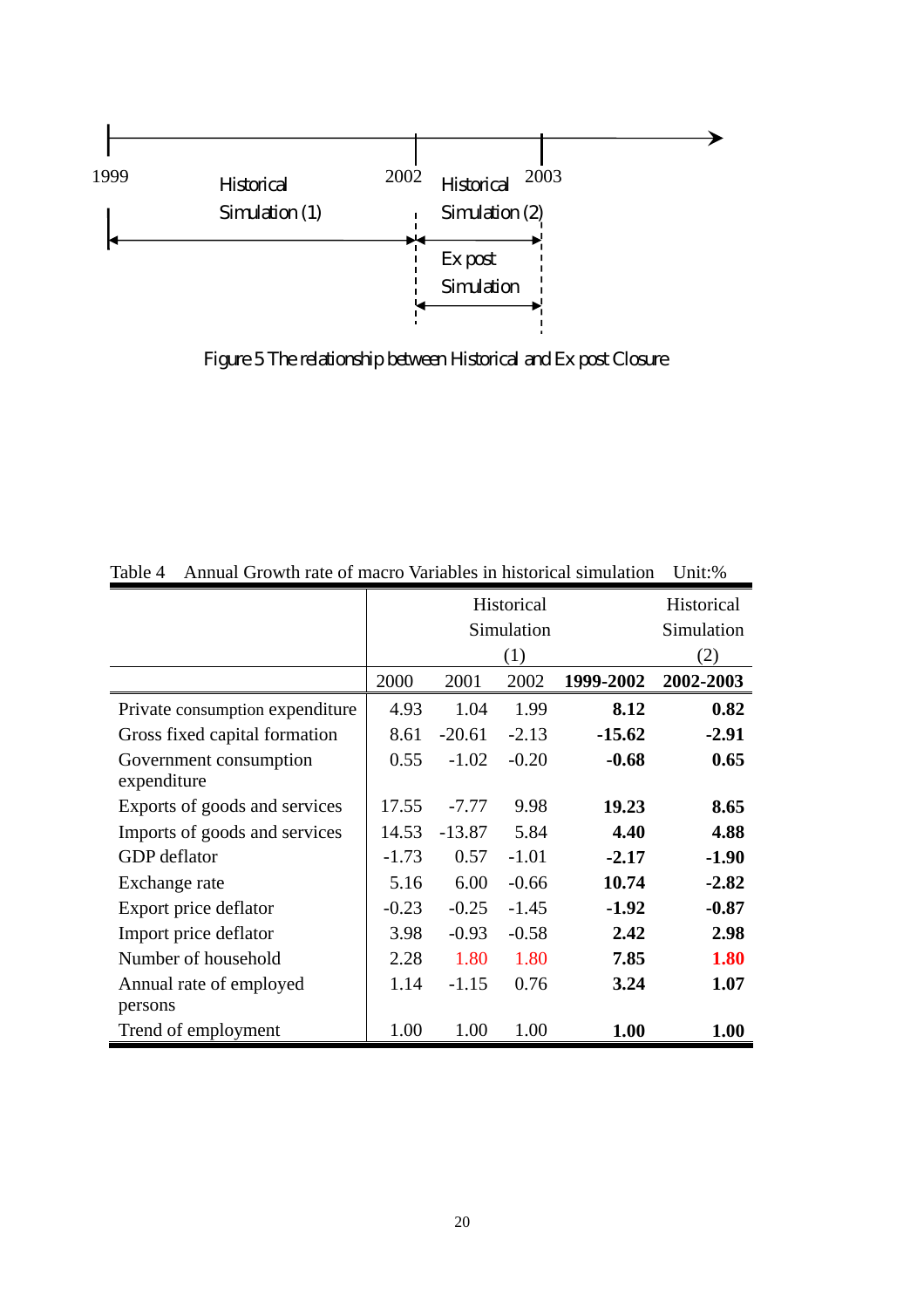Table 5 Growth rate of each sector in 2003 Unit: % Red Zone (Below -5%) Hotel Services 4.12 Travel Agency Services 0.14 Air Transportation 1.90 Other Land Transportation 0.14 Railroad Vehicle Transportation -7.32 Yellow Zone  $(-5\% \sim 0\%)$ Radio, Television & Movies Services 2.21 Water Transportation 0.66 Recreational and Cultural Services 16.34 Services Incidental Transport 3.48 Restaurant Services 1.56 Green Zone (Greater than 0%) Precision Instruments & Apparatus 7.92 Medical & Health Services 1.01 Other fabrics 6.98 Other products for medical use 7.00 Cleaning Preparations and Cosmetics 21.50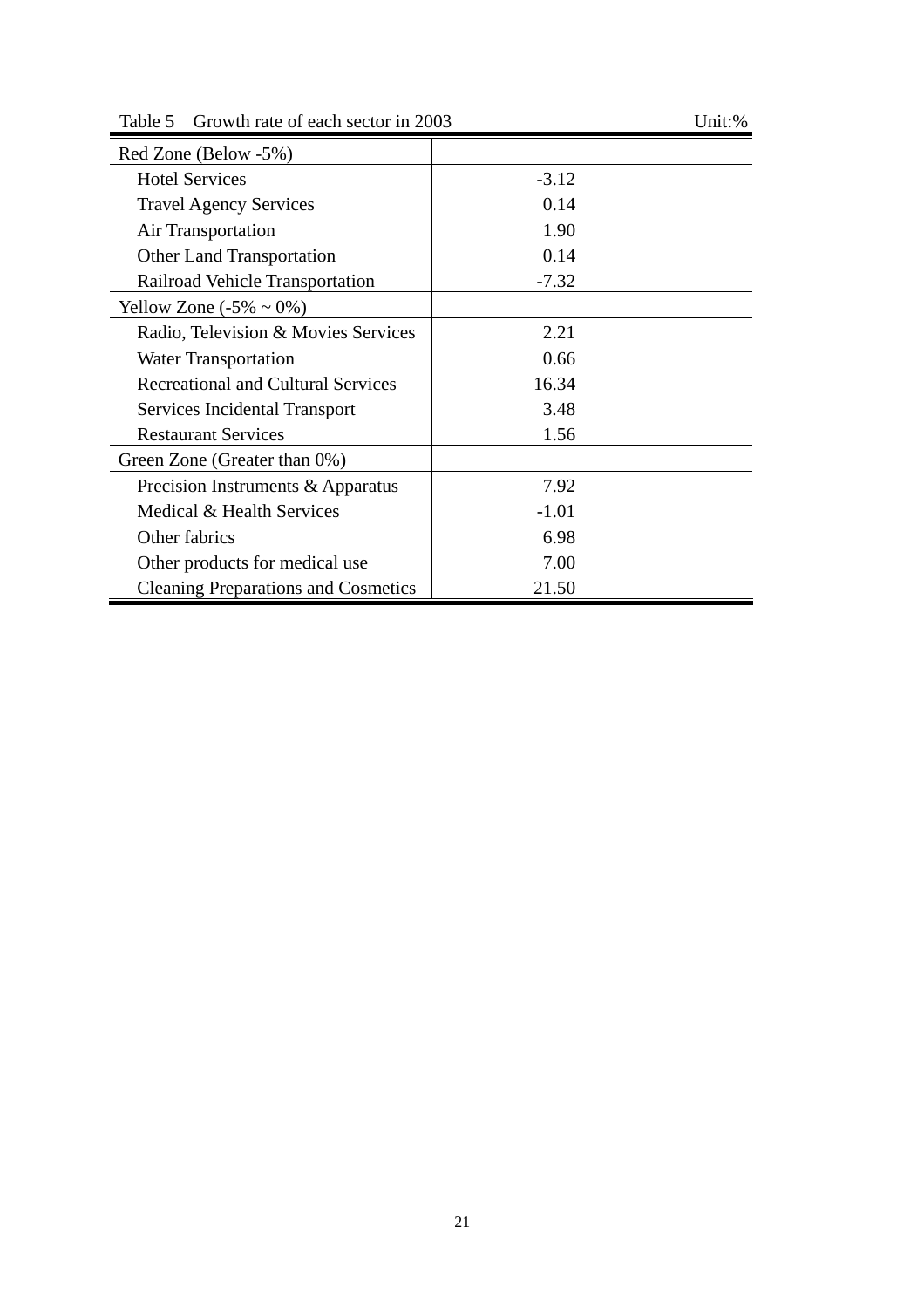| Scenario                                   | 2002    | 2000-2002 | 1998-2002 |
|--------------------------------------------|---------|-----------|-----------|
| Red Zone (Below -5%)                       |         |           |           |
| <b>Hotel Services</b>                      | 10.66   | 11.73     | 9.46      |
| <b>Travel Agency Services</b>              | 14.81   | 14.77     | 11.76     |
| Air Transportation                         | 17.04   | 16.40     | 13.00     |
| Other Land Transportation                  | 7.38    | 7.27      | 7.53      |
| Railroad Vehicle Transportation            | $-4.01$ | $-1.21$   | $-1.57$   |
| Yellow Zone $(-5\% \sim 0\%)$              |         |           |           |
| Radio, Television & Movies Services        | 6.41    | 8.50      | 6.41      |
| <b>Water Transportation</b>                | 5.63    | 4.63      | 3.21      |
| <b>Recreational and Cultural Services</b>  | 19.77   | 20.99     | 19.31     |
| Services Incidental Transport              | 6.29    | 4.77      | 4.20      |
| <b>Restaurant Services</b>                 | 1.25    | 1.39      | 1.79      |
| Green Zone (Greater than 0%)               |         |           |           |
| Precision Instruments & Apparatus          | 6.46    | 6.69      | 6.88      |
| Medical & Health Services                  | $-3.46$ | $-2.58$   | $-2.31$   |
| Other fabrics                              | 4.69    | 5.06      | 5.76      |
| Other products for medical use             | $-0.18$ | 1.32      | 2.67      |
| <b>Cleaning Preparations and Cosmetics</b> | 15.21   | 15.29     | 15.94     |

Table 6 Growth rate of each sector (No SARS Impact) Unit: %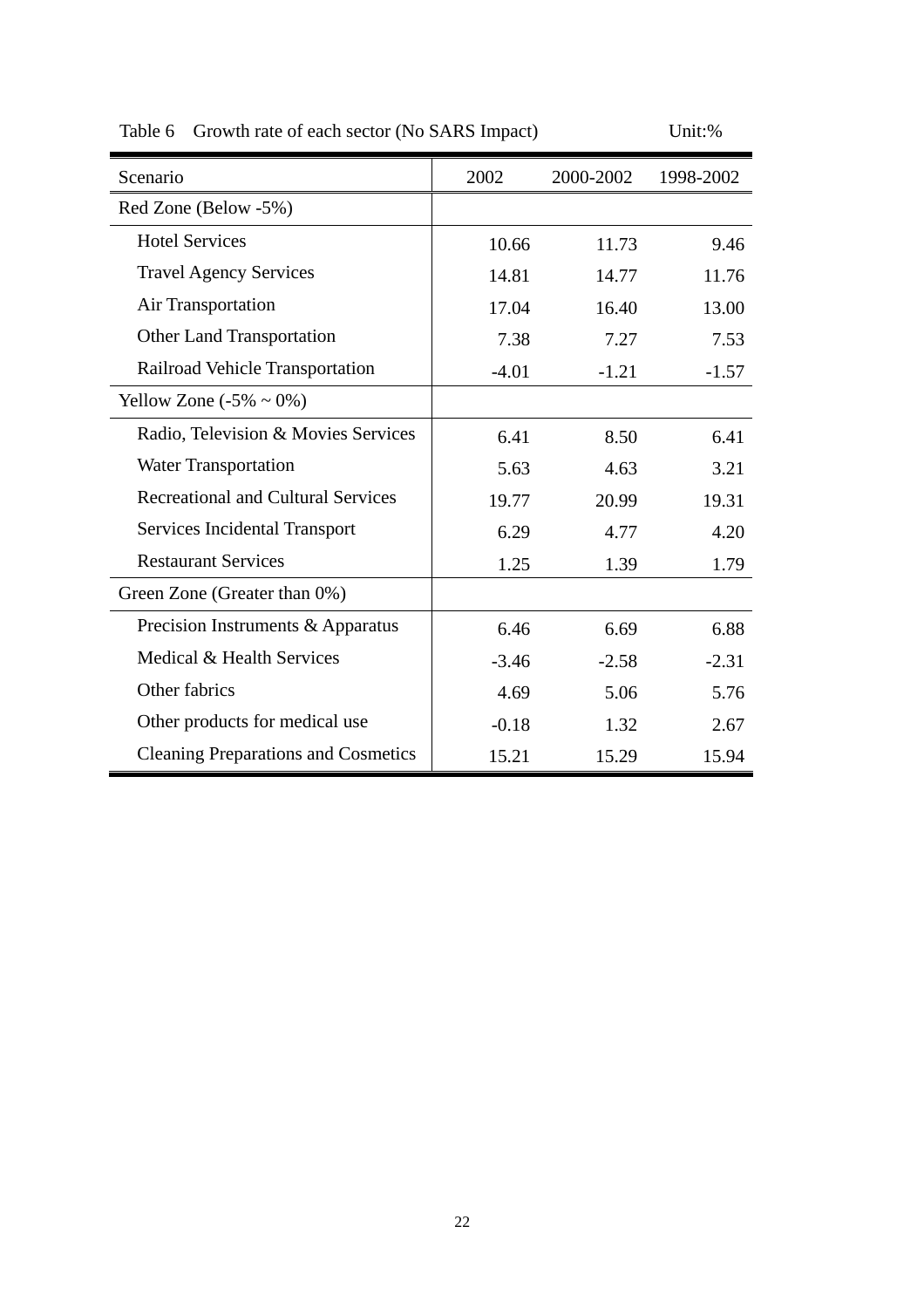|                                        | 1999-2002 | 2002-2003 |
|----------------------------------------|-----------|-----------|
| Growth rate of real GDP (Actual value) | 7.27      | 3.24      |
| Growth rate of real GDP                | 7.28      | 3.23      |
| Private consumption expenditure        | 8.12      | 0.82      |
| Gross fixed capital formation          | $-15.62$  | $-2.91$   |
| Government consumption expenditure     | $-0.68$   | 0.65      |
| Exports of goods and services          | 19.23     | 8.65      |
| Imports of goods and services          | 4.40      | 4.88      |

Table 7 Macro economics results of historical simulation Unit:%

| Table 8 Results of corresponding variables of macro variables | Unit:% |
|---------------------------------------------------------------|--------|
|                                                               |        |

|                                    | 2002-2003 |
|------------------------------------|-----------|
| Private consumption expenditure    | $-1.92$   |
| Gross fixed capital formation      | 50.41     |
| Government consumption expenditure | $-0.17$   |
| Exports of goods and services      | 1.11      |
| Imports of goods and services      | 1.31      |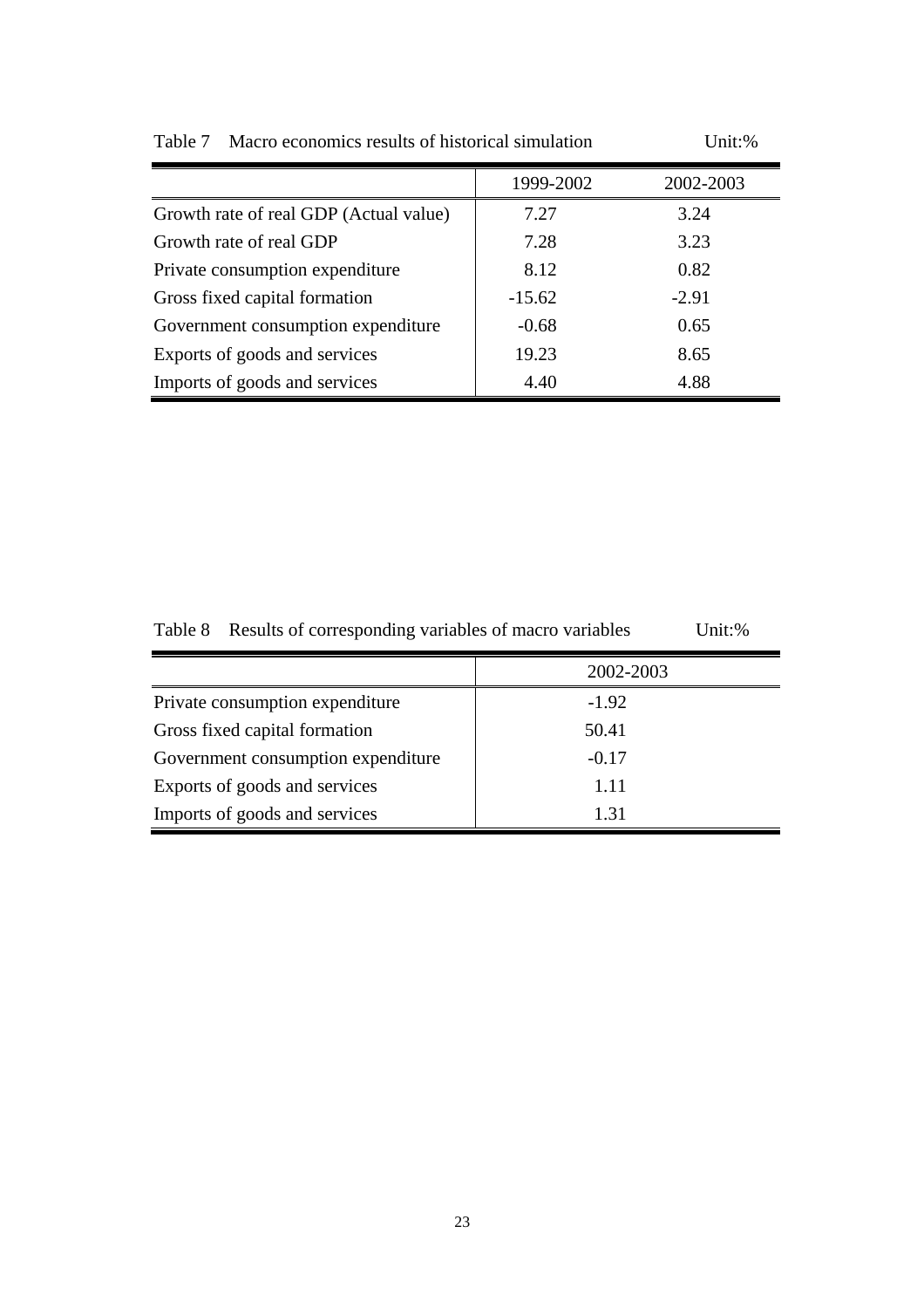|                 | His. Sim. | Ex post Simulation |           |           |         | <b>Impact of SARS</b> |           |
|-----------------|-----------|--------------------|-----------|-----------|---------|-----------------------|-----------|
| Scenario        |           | 2002               | 2000-2002 | 1998-2002 | 2002    | 2000-2002             | 1998-2002 |
| <b>Real GDP</b> | 3.24      | 4.85               | 4.38      | 4.07      | $-1.61$ | $-1.14$               | $-0.84$   |
| C               | 0.82      | 2.84               | 2.36      | 1.95      | $-2.02$ | $-1.54$               | $-1.13$   |
|                 | $-2.91$   | $-2.09$            | $-2.27$   | $-2.33$   | $-0.82$ | $-0.64$               | $-0.58$   |
| X               | 8.65      | 15.83              | 14.82     | 12.87     | $-7.18$ | $-6.17$               | $-4.22$   |
| M               | 4.88      | 5.15               | 4.99      | 5.12      | $-0.27$ | $-0.11$               | $-0.24$   |
| Employment      | 1.07      | 4.19               | 3.84      | 3.69      | $-3.12$ | $-2.77$               | $-2.62$   |

Table 9 Macro economics results of ex post simulation Unit:%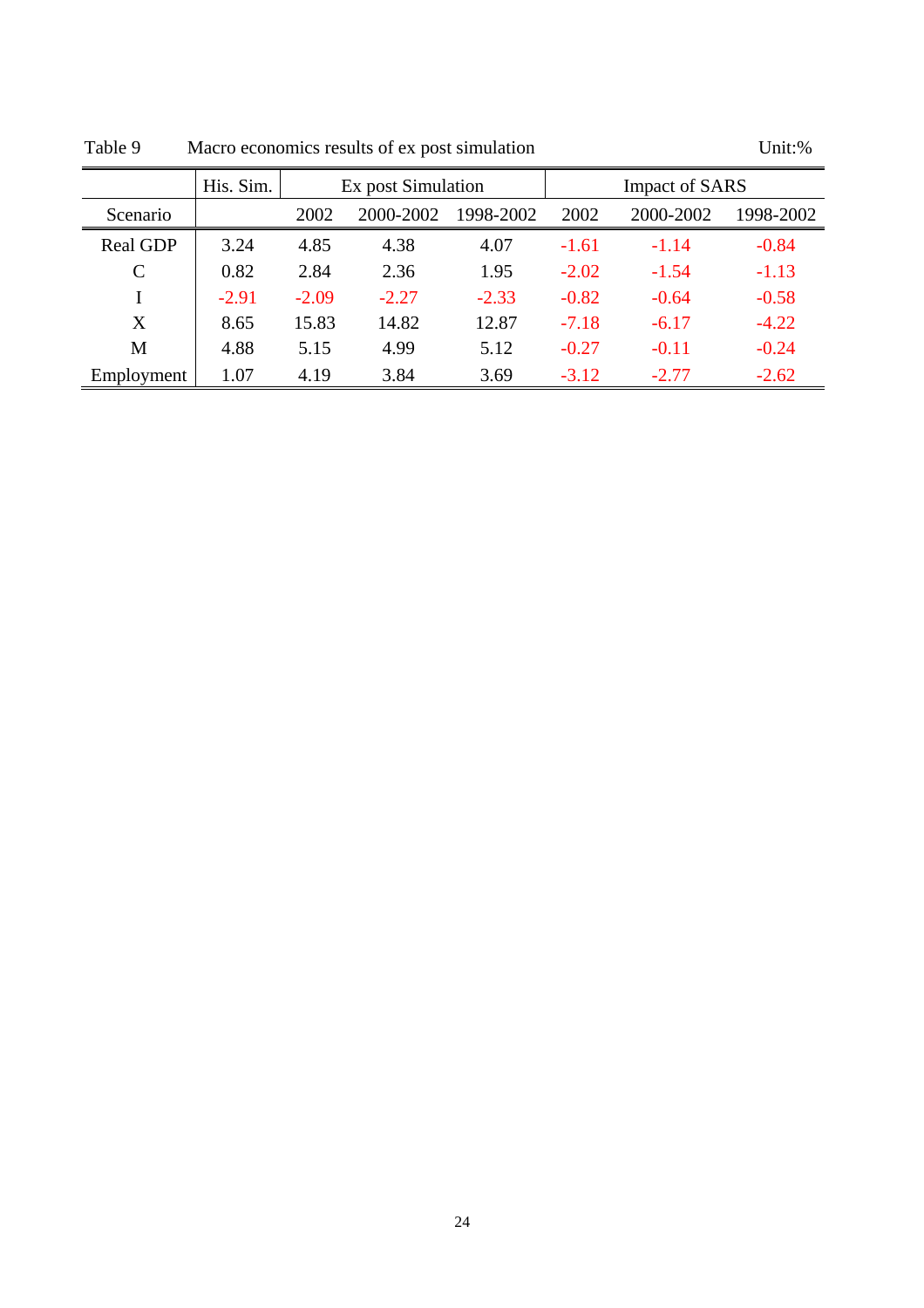|                                                  | Historical .Simulation<br>Ex post simulation<br>(2003)<br>(2003) |                   |         | <b>Impact of SARS</b> |          |            |
|--------------------------------------------------|------------------------------------------------------------------|-------------------|---------|-----------------------|----------|------------|
|                                                  |                                                                  | Output Employment | Output  | Employment            | Output   | Employment |
| <b>Agriculture</b>                               | $-1.27$                                                          | $-5.80$           | 0.82    | $-7.08$               | $-2.09$  | 1.28       |
| <b>Light Industries</b>                          | 2.13                                                             | $-1.15$           | 9.56    | 7.11                  | $-7.43$  | $-8.26$    |
| Other fabrics                                    | 6.98                                                             | 5.53              | 4.69    | $-0.89$               | 2.29     | 6.42       |
| Other products for medical<br>use                | 7.00                                                             | 7.37              | $-0.18$ | $-8.43$               | 7.18     | 15.80      |
| Cleaning Preparations and<br>Cosmetics           | 21.50                                                            | 29.95             | 15.21   | 15.83                 | 6.29     | 14.11      |
| Precision Instruments &<br>Apparatus             | 7.92                                                             | 9.37              | 6.46    | 2.95                  | 1.46     | 6.42       |
| <b>Heavy Industries</b>                          | 1.76                                                             | $-3.34$           | 7.83    | 2.40                  | $-6.08$  | $-5.74$    |
| <b>Electricity, Water, Gas</b>                   | 1.96                                                             | $-3.42$           | 6.72    | 3.61                  | $-4.76$  | $-7.03$    |
| <b>Transportation, Storage,</b><br>Communication | 1.63                                                             | $-4.04$           | 8.05    | 2.07                  | $-6.42$  | $-6.11$    |
| Railroad Vehicle<br>Transportation               | $-7.32$                                                          | $-8.97$           | $-4.01$ | $-8.51$               | $-3.31$  | $-0.46$    |
| Other Land Transportation                        | 0.14                                                             | $-6.97$           | 7.38    | $-1.20$               | $-7.24$  | $-5.77$    |
| Water Transportation                             | 0.66                                                             | $-1.02$           | 5.63    | 3.92                  | $-4.97$  | $-4.94$    |
| Air Transportation                               | 1.90                                                             | $-3.70$           | 17.04   | 19.21                 | $-15.14$ | $-22.91$   |
| Services Incidental<br>Transport                 | 3.48                                                             | 0.92              | 6.29    | 0.95                  | $-2.81$  | $-0.03$    |
| <b>Travel Agency Services</b>                    | 0.14                                                             | $-3.82$           | 14.81   | 13.85                 | $-14.67$ | $-17.67$   |
| <b>Finance, Insurance, Real</b><br><b>Estate</b> | 2.39                                                             | $-5.90$           | 6.37    | $-1.49$               | $-3.98$  | $-4.41$    |
| Finance                                          | 2.70                                                             | $-4.86$           | 8.24    | 0.57                  | $-5.54$  | $-5.44$    |
| Securities & Futures                             | 2.78                                                             | $-2.15$           | 6.83    | $-0.15$               | $-4.05$  | $-2.00$    |
| Insurance                                        | 0.97                                                             | $-2.97$           | 6.14    | 1.02                  | $-5.16$  | $-3.99$    |
| Real Estate Services                             | $-5.04$                                                          | $-37.13$          | $-0.98$ | $-31.49$              | $-4.06$  | $-5.64$    |
| <b>Business</b>                                  | 0.71                                                             | $-3.70$           | 4.84    | $-1.72$               | $-4.13$  | $-1.98$    |
| <b>Wholesale Trade</b>                           | 0.21                                                             | $-2.76$           | 4.15    | $-1.21$               | $-3.94$  | $-1.55$    |
| Retail Trade                                     | 1.45                                                             | $-3.72$           | 5.03    | $-2.53$               | $-3.58$  | $-1.19$    |
| <b>International Trade</b>                       | $-0.32$                                                          | $-5.08$           | 5.25    | $-0.39$               | $-5.57$  | $-4.69$    |
| <b>Other Services</b>                            | 2.15                                                             | $-1.82$           | 6.07    | $-0.40$               | $-3.93$  | $-1.42$    |
| <b>Restaurant Services</b>                       | 1.56                                                             | $-3.00$           | 2.67    | $-5.27$               | $-1.11$  | 2.27       |
| <b>Hotel Services</b>                            | $-3.12$                                                          | $-9.26$           | 10.66   | 7.53                  | $-13.78$ | $-16.79$   |
| <b>Consulting Services</b>                       | 14.73                                                            | 14.75             | 27.47   | 28.85                 | $-12.74$ | $-14.11$   |
| <b>Advertising Services</b>                      | 1.35                                                             | $-2.83$           | 6.54    | 0.34                  | $-5.20$  | $-3.17$    |
| Medical & Health Services                        | $-1.01$                                                          | $-5.50$           | $-3.46$ | $-12.64$              | 2.45     | 7.14       |
| Radio, Television & Movies<br>Services           | 2.21                                                             | $-5.01$           | 6.41    | $-2.73$               | $-4.20$  | $-2.28$    |
| Recreational and Cultural<br>Services            | 16.34                                                            | 4.99              | 19.77   | 6.06                  | $-3.43$  | $-1.07$    |

Table 10 Micro economics results of ex post simulation (scenario: 2002) Unit:%